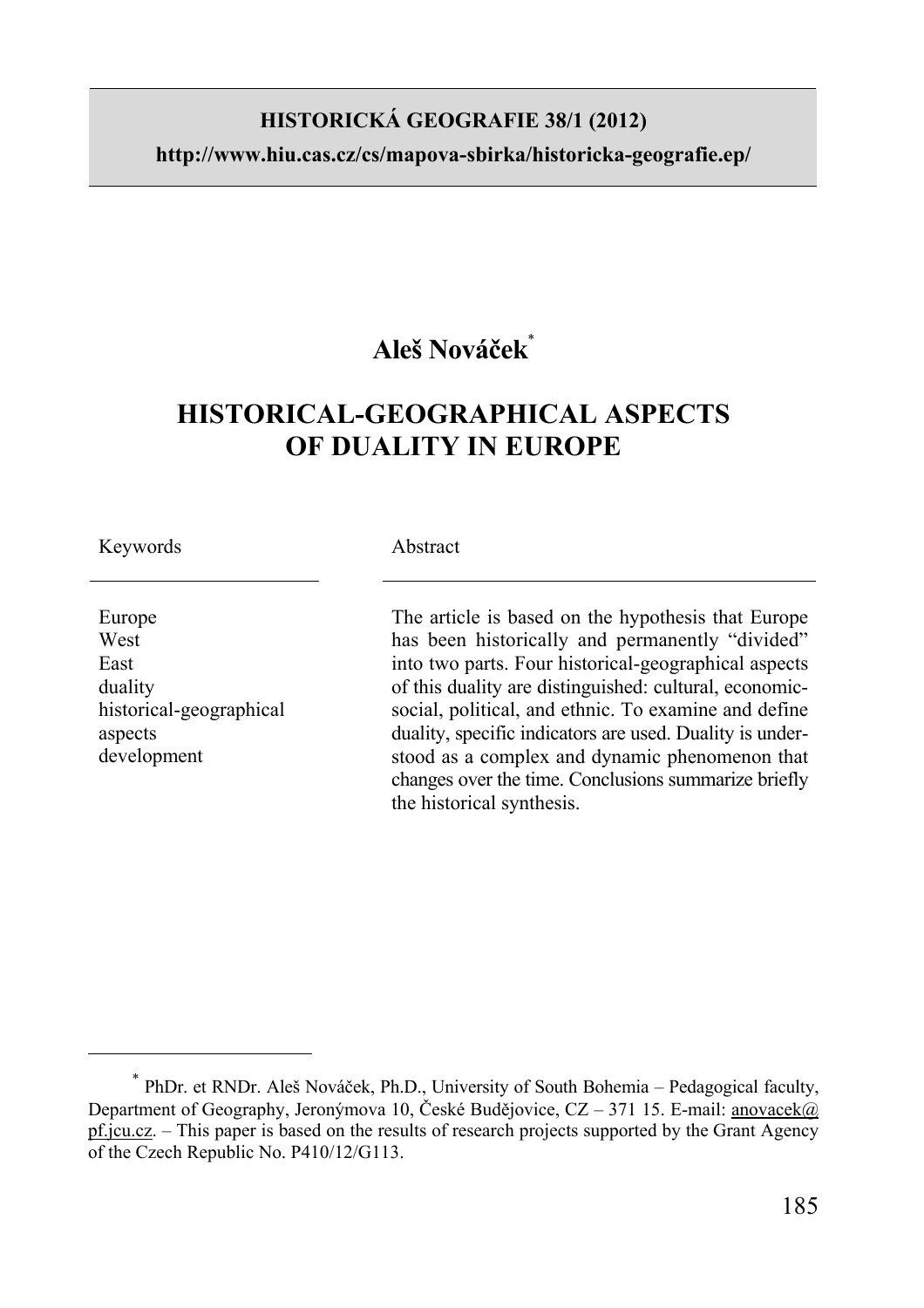#### **Introduction**

World War I, World War II, bipolar world, disintegration of the Eastern Bloc, advancing institutional integration of Western Europe – these are the most important recent events and processes that are considered to have shaped the presentday Europe. However, there are also much older "fundaments" that have been affecting geographical and spatial organization of Europe since centuries ago. The author's broader research has been focused on these fundaments.<sup>1</sup> Especially historical-geographical aspects of duality in Europe have been examined and analyzed, using the basic hypothesis of historical division of Europe into two parts.

The division of Europe into two subregions has been until recently understood in contradictory terms: free-market and democratic West versus socialistic and totalitarian East. Such a dualist perception of Europe became prevalent after World War II, in geopolitical concepts and scientific literature, but also in common use. Though the European bipolarity began to loose its strict, clear contours after 1989, the concept as such did not cease to exist (alternative approaches naturally developed, too). Among the reasons for this are recent historical experiences as well as the fact that a sort of duality in Europe can be traced since many centuries ago, possibly since antiquity. From the historical perspective, the present era may be characterized by a lot of dynamism which includes the transformation of Central Europe and its gradual move towards the West. In other words, duality in Europe is a highly current topic and there are good reasons to understand reasons and processes that shaped it.

Most scholars examining the European duality and its historical-geographical aspects have so far focused mostly on the  $20<sup>th</sup>$  century,<sup>2</sup> alternatively on the position of Central Europe – whether it is historically closer to the East or to the West or

<sup>&</sup>lt;sup>1</sup> Aleš NOVÁČEK, Dualita Evropy. Historickogeografická analýza [Duality in Europe. Historical-geographical analysis], Praha 2012; Aleš NOVÁČEK, Dualita Evropy. Historickogeografická analýza vývoje a její vymezení [Duality in Europe. Historical-geographical analysis of the development and its delimitation], dissertation, PřF UK, Praha 2010.

 $2$  Among the examples are works where the division Eastern versus Western Europe is part of regional division of the world: John COLE, Geography of the World's Regions, New York 1996; Martin HAMPL, Globální systém. Stav, současné tendence a možné perspektivy distribuce mocenského potenciálu [Global System. Situation, Current Trends and Possible Prospects for the Distribution of Power Potential], Geografie 114, 2009, No. 1, pp. 1–20; Samuel HUNTINGTON, The Clash of Civilisation and the Remaking of the World Order, New York 1996; Bruce RUSSETT, International Regions and the International System. A Study in Political Ecology, Chicago 1967. Another group consists of studies that examine the duality in Europe on the base of selected aspects, for instance: Derek ALDCROFT – Steven MOREWOOD, Economic Chase in Eastern Europe since 1918, Aldershot 1995; Terry JORDAN, The European Culture Area, New York 1996.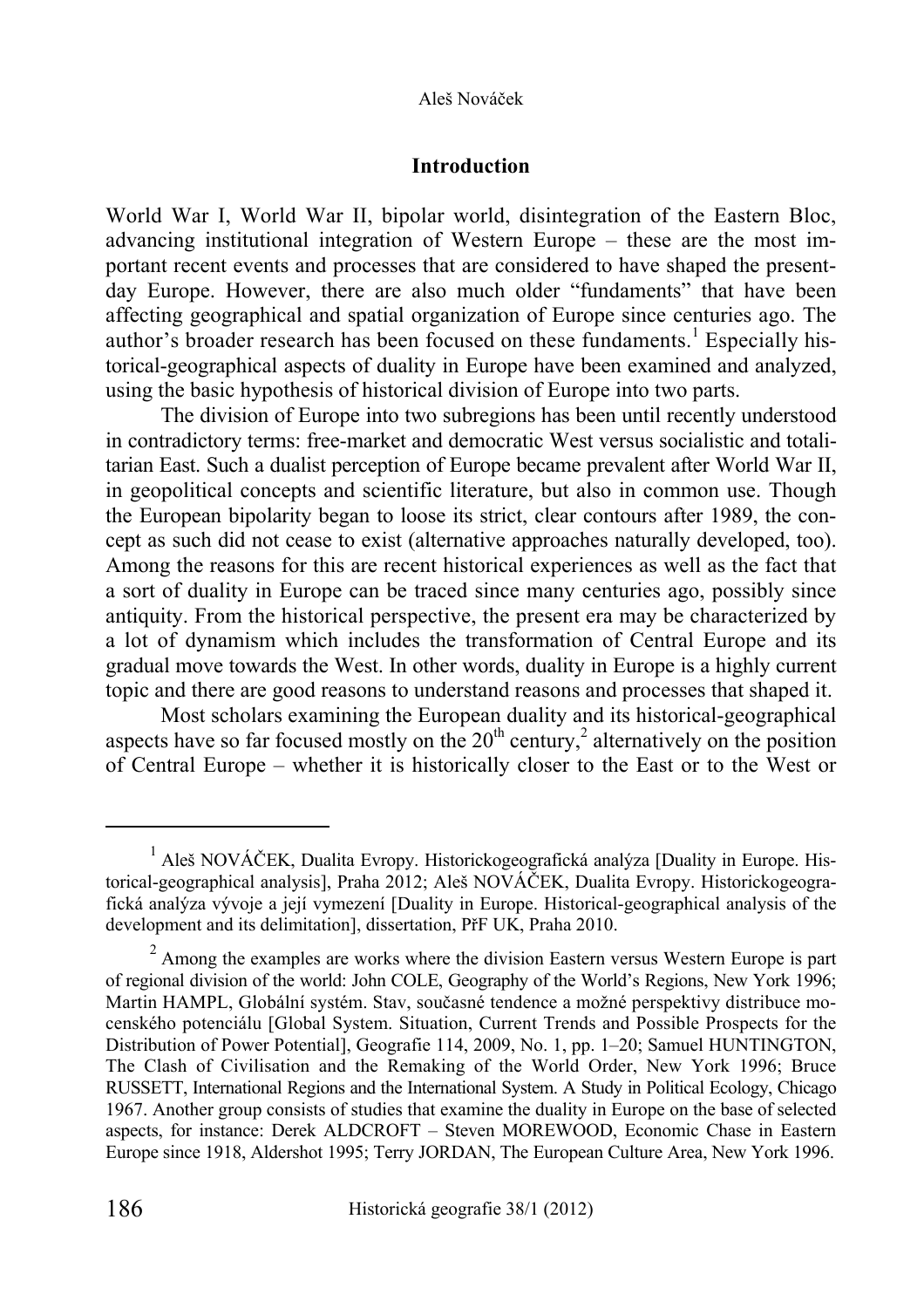whether it rather creates a self-contained region.<sup>3</sup> Only very few scientific studies look at longer periods of time and these usually examine just one aspect of duality (for instance culture or religion). Consequently, such a single aspect is used as a base on which historical-geographical division of Europe is constructed.<sup>4</sup> Static and cross-section approaches are mostly used with little or no attention to long-term trends and complex changes of geographical organization. Thus, the dynamic approach towards duality concept is usually absent.<sup>5</sup>

l

<sup>&</sup>lt;sup>3</sup> Includes, among others, the historic German concept of Mitteleuropa advocated in the work of Friedrich NAUMANN, Mitteleuropa, Berlin 1915. Other works: Otto FORST de BATTAGLIA, Zwischeneuropa, Geographisches Rundschau 12, 1960, pp. 305–317; István BIBÓ, Bída malých národů východní Evropy [The Distress of the East European States], Brno – Bratislava 1997; Norman DAVIES, Europa miedzy wschodem a zachodem [Europe East and West], Kraków 2007; Oskar HALECKI, Historia Europy – jej granice i podzialy [The Limits and Divisions of European History], Lublin 2000; Hans LEMBERG, Porozumění. Češi – Němci – východní Evropa 1848–1949 [Comprehension. Czechs – Germans – Eastern Europe 1848–1949], Praha 2000; Jenö SZÜCS, Tri historické regióny Európy [Three historical Regions of Europe], Bratislava 2001; Piotr WANDYCZ, Střední Evropa v dějinách od středověku do současnosti: cena svobody [The price of freedom. A history of East Central Europe from the Middle Ages to the Present], Praha 2004. Czech (Czech/ French) authors that examined this topic include: Milan KUNDERA, Únos západu aneb Tragédie střední Evropy [The Stolen West or The Tragedy of Central Europe], Proměny 23, 1986, No. 1, pp. 134–147; Oskar KREJČÍ, Geopolitika středoevropského prostoru. Pohled z Prahy a Bratislavy [Geopolitics of the Central European Region. The view from Prague and Bratislava], Praha 2010; Jan KŘEN, Dvě století střední Evropy [Two Centuries of Central Europe], Praha 2005; Jacques RUPNIK, Jiná Evropa [Other Europe], Praha 1992; Jiří STEHLÍK, Zařazení České republiky v evropském prostoru [Placement of the Czech Republic in the European area], Mezinárodní vztahy 2, 1996, No. 2, pp. 95–106.

 $4$  Cultural and religious aspects as main determinants of European duality should be mentioned in connection with Weber's work: Max WEBER, Die protestantische Ethik und der Geist des Kapitalismus, Tübingen 1934. Europe is divided by religious, languague and race lines in the above mentioned work by T. JORDAN (see note 2); religion is seen as a crucial aspect by S. HUN-TINGTON (see note 2). When it comes to practical politics, the Curzon Line (demarcation line between Poland and Russia, drafted by the Allies after World War I and de facto adopted after World War II), was based on cultural, ethnic and religious differences. Other autors consider economic inequalities to be crucial for the division of Europe, among others: Daniel CHIROT, The Origins of Backwardness in Eastern Europe. Economics and Politics from the Middle Ages until the Early Twentieth Century, Los Angeles – Oxford 1991; Jaroslav PURŠ, Průmyslová revoluce. Vývoj pojmu a koncepce [Industrial Revolution. The Development of the Term and Conception], Praha 1973; Immanuel WALLERSTEIN, The Modern World-System, Vol. I. Capital Agriculture and the Origins of European World-Economy in the Sixteenth Century, New York – London 1974. A very special historical concept of duality presents the so called Hajnal Line which puts a dividing line between two generalized European family forms called north-western and south-eastern (see note 14).

 $<sup>5</sup>$  Among the exceptions that incorporate the changing character of reality into the duality con-</sup> cept belong among others: Geoffrey BARRACLOUGH, Eastern and Western Europe in the Middle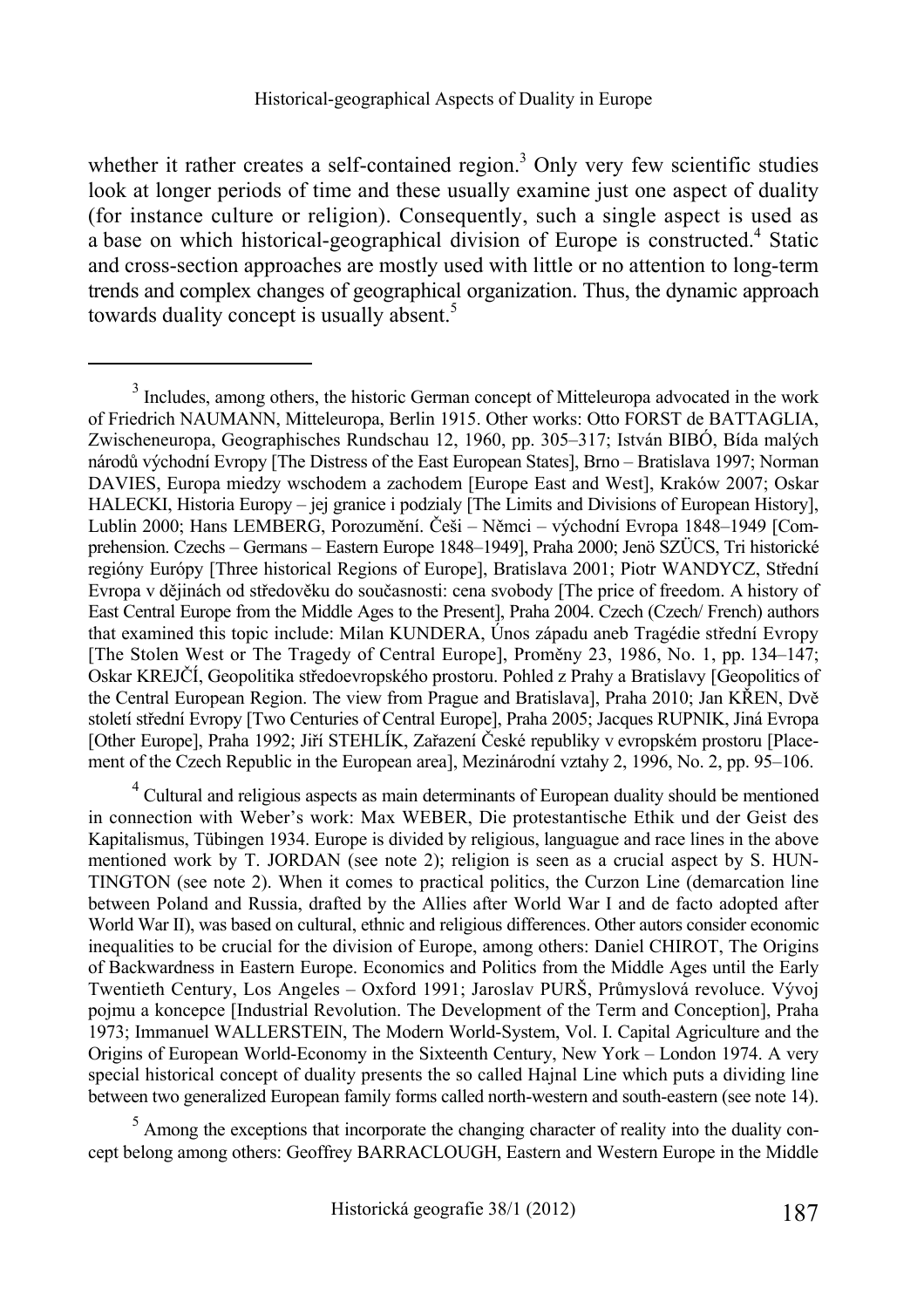The author has focused his research on European duality on several sub-fields; recently he has finished publication on this topic which is based on dissertation<sup>6</sup> defended at Faculty of Science, Charles University, Prague. The main goal has been to reveal, define and delimit the duality in Europe based on long-term historicalgeographical analysis. First, the concept of European duality has been formulated; duality is approached as a complex and spatially dynamic phenomenon. Second, individual historical-geographical aspects of duality were structured and given hierarchy. Third, an appropriate method suitable for analysing the duality in historical regions in different years has been applied. On this base the main duality border was constructed and fourteen overview historical maps were created. Fourth, attention is given to synthesis, generalization, and explanation of long-term processes and trends in the duality in Europe including key causal processes. Thus, it has been attempted to reveal roots of the present state and development. The European duality was examined in its entire time span, i. e. possibly since around 500 BC till present.<sup>7</sup> Given the long time scope and large space involved, the research was based on interdisciplinary historical-geographical approach – the one that integrates methods and discoveries from the fields of geography, history, and other branches of social sciences.

Using the above mentioned methods, various historical-geographical aspects and indexes are briefly shown in order to define and examine the duality in Europe in the past and present. Their systematization, structuring, and hierarchization were parts of the conceptual definition of duality and also the base for time analysis. Results of this analysis which combined quantifications with "soft" approach served as a base for delimitation of European duality.

## **Defining the aspects of duality**

Various sources dealing with East-West duality in Europe generally agree on the fact that both parts differ from each other in economic standards and also in the degree of democracy. This state of affairs is often related with membership (or nonmembership) in international organizations like EU or NATO. As stated above, scholars most often seek for reasons that caused this situation in the second half of  $20<sup>th</sup>$  century, namely during the 40 years division of Europe. These explanations are often cited in works that lack deeper historical investigations and also in media.

Ages, London 1970; Werner CAHNMAN, Frontiers between East and West in Europe, Geographical Review 39, 1949, pp. 605–624; of Czech authors for example: Oskar KREJČÍ, Mezinárodní politika [International Politics], Praha 1997.

 $<sup>6</sup>$  See note 1.</sup>

 $<sup>7</sup>$  In the analysis the whole time scope has been divided into 14 cross-sections.</sup>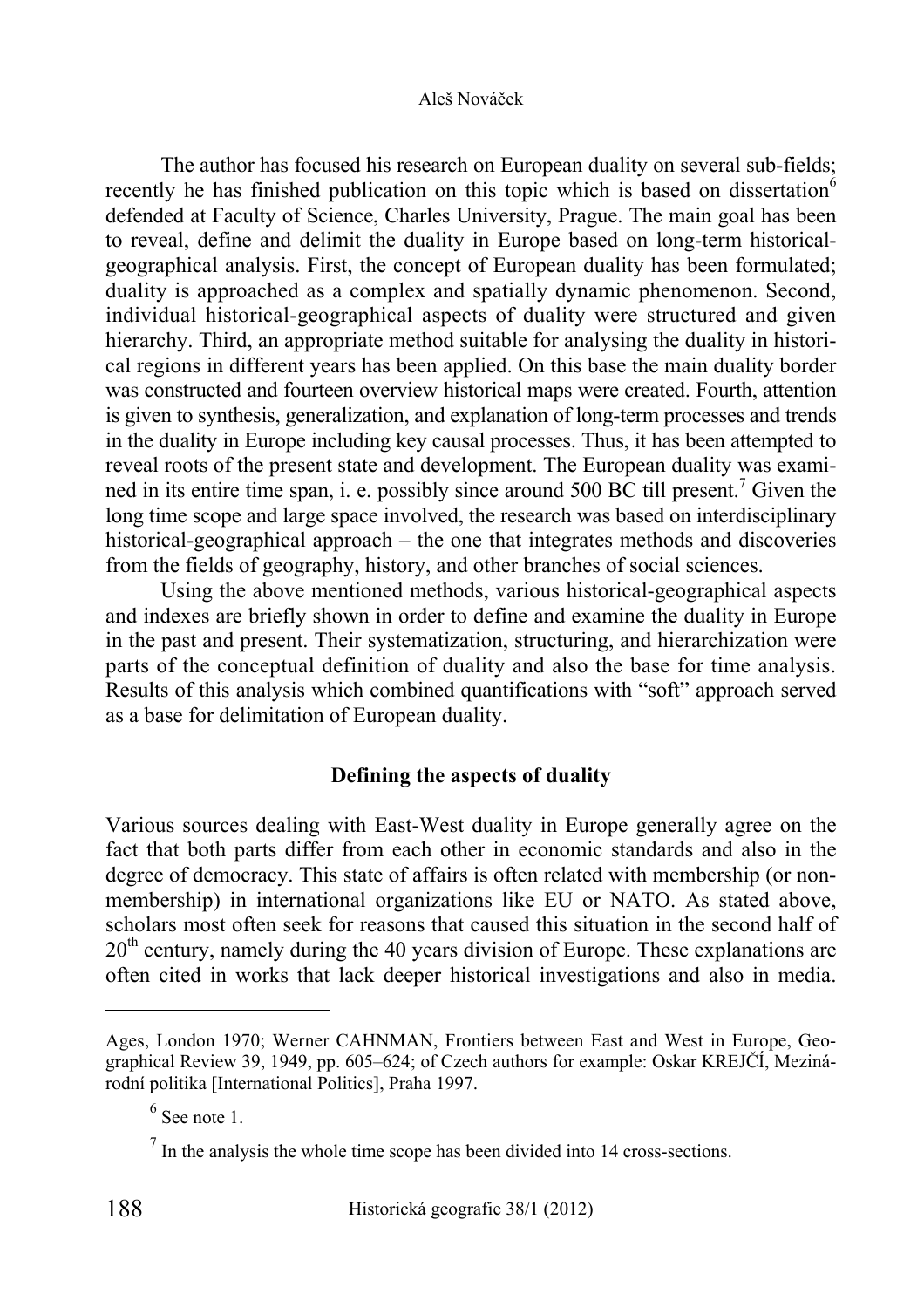Authors who adopt a sound historical approach usually refer to the split of Roman Empire and to the rise of Byzantine and Frankish Empires and Holy Roman Empire as to main causes of the current East-West duality. Schism within the Church is often mentioned, too, as is the exposure of Eastern Europe towards Asian influences and the clashes between Germanic and Slavic peoples in Central Europe. Economic and social matters that may have influenced the increasing differences between East and West include: different status of serfs, importance of cities, gradual shift of European core area towards the Atlantic coast as a result of the Age of Discovery, consolidation of the global core-periphery system, and Industrial Revolution. Some authors also mention the North-South duality and refer to the heritage of ancient civilizations connected with Romanic languages and Romanic culture, to the contrasts between Catholic and Protestant religions, and also to different philosophical background and working habits. Geographical determinism is sometimes cited as a phenomenon that contributed to both versions of duality, too.<sup>8</sup>

These are just a few examples from a more complex ensemble that consists of mutually connected and dependent causes, aspects, and determinants that contributed to the duality. The whole can be divided into several groups: cultural, economic-social, political, and ethnic aspects of duality. These groups represent parts of reality where duality in Europe can be examined and defined. Each realm features concrete aspects that can be studied using selected indicators (duality indicators).<sup>9</sup>

The influence of each factor and the validity of indicators with regard to duality in Europe have changed over the time. Indicators and factors were examined thoroughly in order to define their importance for European duality in different years – in such a way they form a compact system reflecting continuity. The four aggregated aspects of duality were evaluated and hierarchized in the same manner. Factors and indicators as parts of duality aspects and their significance in each time cross-section are shown in Tables 1 and 2. In the following text the four aggregated aspects of duality are examined in more detail.

 $8$  Different climatic patterns are important in the case of east-west orientation (maritime vs. continental climate). On the north-south axis, different climatic zones can be observed (temperate vs. subtropical zones). These natural differences influenced greatly economic activities and well-being of European societies especially in early periods. The north-south duality can be observed also when physical features are taken into account: mostly mountainous south differs from largely flat north.

 $9<sup>9</sup>$  The cultural aspect, for instance, includes religion. The duality of religion is clear when the share of different denominations is examined. The selection of factors and indicators discussed in the following text reflects the analytic demands. The importance of each factor (indicator) with regard to European duality was thoroughly examined. Data availability was an important criterion, of course, as was the possibility to compare data from different time cross-sections. Only part of the data has a quantitative character, i. e. is based on statistical records or estimates. Other information has been derived from historic facts, maps, and atlases.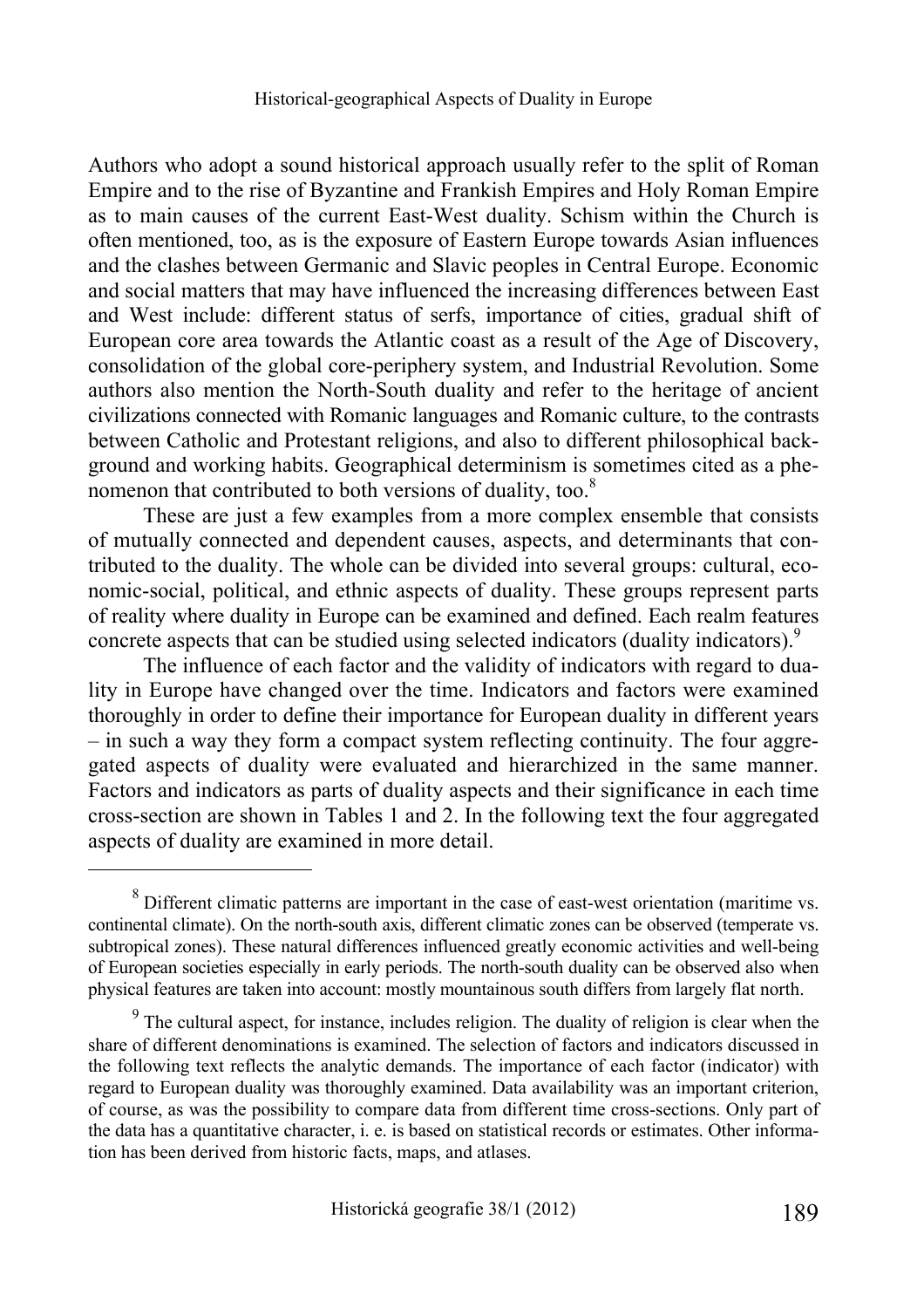### **Cultural aspect**

As "culture" has had a changing character over the time, the cultural aspect can be understood in different ways. In antiquity, cultural and civilization differences reflected the north-south duality. In the Middle Ages and Early Modern Era "culture" was perceived in cultural and religious terms; during the secular  $19<sup>th</sup>$  and  $20<sup>th</sup>$ centuries one can already talk about "pure culture". The cultural aspect had played a key role in defining of European duality in antiquity and in the Middle Ages; later, however, its importance declined. At the present time the cultural aspect plays only a minor role because cultural unification in Europe is as high as never before.

Different parts of Europe have shown **striking cultural differences** (cultural standards) over long periods of time. These differences rather reflect the so-called secondary duality defined as differences between more and less developed regions.<sup>10</sup> In this case it is the duality between the highly developed, "creative" core on one side and backward, more passive periphery that rather accepts cultural trends coming from the core on the other side. In practice the general cultural level can be examined by the existence of material (written) documents or artistic artefacts. In the Industrial Age the contradiction between "modern" and "traditional" comes on the scene.

The **degree of cultural influence** typical for different parts of Europe can be understood as a complementary indicator that helps to define the European duality. This is the so-called primary duality that can be seen as a relation between two selfcontained, homogeneous and equally important regions with own core areas.<sup>11</sup> Such relations existed between the Western and Eastern cultural realms in the Middle Ages, to a certain extent also in Early Modern Era. In antiquity as well as during the Industrial Age the Western (Classical) culture and mentality were dominant and superior.

On similar grounds the cultural duality can also be examined from the **degree of Oriental influence**. 12 Originally non-European (Eastern, Asian) ideas and influences became integral parts of East European culture especially during Late Middle Ages and Early Modern Era. This period is characterized by intensive merging of Western and Asian elements with domestic East European traditions.

There is no doubt that **religion** (or rites) played a decisive role in the process of forming European duality. Many authors see the schism within the Church as the most important event that predetermined the future differences between East and West. Religion typically created the primary duality and also multiplied the identity

<sup>&</sup>lt;sup>10</sup> This article deals with two duality types, primary and secondary. Details are discussed in the final section.

<sup>&</sup>lt;sup>11</sup> See previous note.

 $12$  Ideas and aspects typical for Orient (Asia) that include the spread of Islam and despotic rule as well as appearance of artistic styles and monuments common in Oriental countries.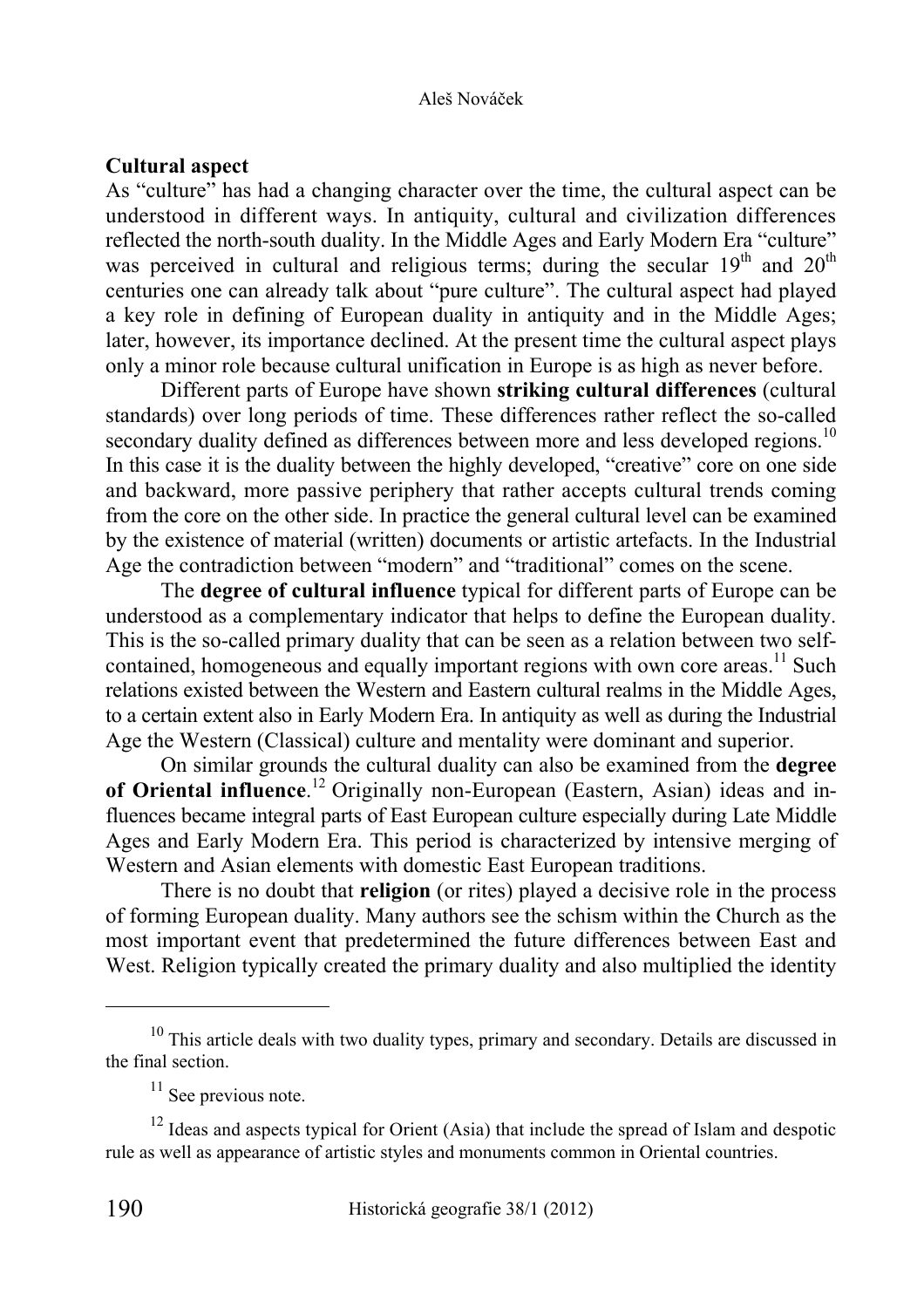having direct influence on culture, mentality, language, national psyche, and state organization. Unlike with other cultural aspects, empirical data on religion (percentage/ number of believers) is often available. The religious division of Europe had had a determining influence on European duality especially in the Middle Ages; later the importance of religion slowly declined.<sup>13</sup>

Some more cultural aspects, less often cited and examined, should be mentioned here. Among these are two prevailing **traditional family forms** as defined by John Hajnal, British demographer and historian with Czech ancestry. He studied different family sizes and marriage patterns and generalized two European traditional family forms called north-western and south-eastern. Differences between the two had been clear in between the  $16<sup>th</sup>$  and early  $20<sup>th</sup>$  centuries; later the distinction blurred due to ongoing cultural unification. $^{14}$ 

## **Economic and social aspects**

 $\overline{a}$ 

Unlike the cultural aspects, economic and social aspects rather evoke secondary duality, i. e. differences among advanced and backward regions. The influence of economic and social aspects on European duality tends to increase over the time; during the Modern Era these aspects seem to be the decisive ones. Economic and social indicators can be measured (quantified) in a relatively precise way; statistical data and qualified estimates are often used. The selection of indicators largely depends on availability of appropriate databases.

As far as the pre-industrial period is concerned, the selection of duality indicators is naturally connected with the core-periphery system. **Population density** is an example. It has been assumed that higher population concentrations were closely related to higher economic activity, power centres, and also to more progressive social organization. **Urbanization level** serves as a similar type of indicator. The existence of cities and towns automatically brought more non-agricultural activities and such settlements consequently became symbols of economic, social and political progress. Since the  $19<sup>th</sup>$  century urbanization is also seen as an indirect indicator of modern lifestyle – urbanized society.

 $13$  The aspect of religion, seen from the present-day perspective, also includes different religiosity in different parts of Europe. At the present time religiosity seems to be linked to the North-South duality. It is difficult, however, to trace religiosity in the past and hence historic comparison is statistically nearly impossible.

<sup>&</sup>lt;sup>14</sup> John HAJNAL, Two kinds of pre-industrial household formation system, in: Family forms in historic Europe, eds. Richard Wall – Peter Laslett – Jean Robin et al., Cambridge 1983, pp. 65– 104. The dividing line between the two models (so-called Hajnal's Line) was drawn between Saint Petersburg and Trieste, with certain exceptions: Ireland, Finland and parts of Mediterranean were closer to the south-eastern type of multi-generation family.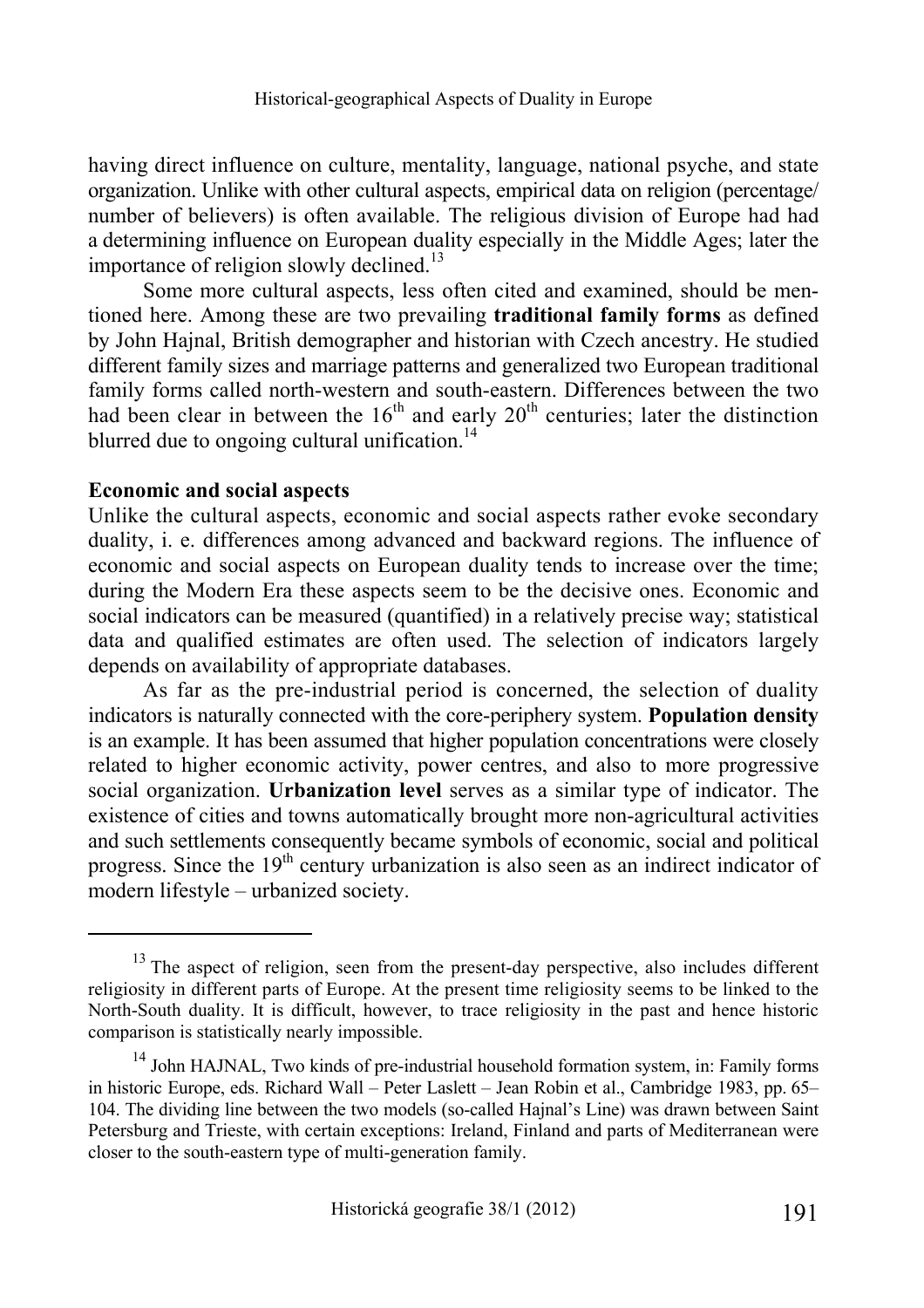When it comes to the Industrial Age, the **share of labour force (SLF) outside the primary sector** seems to be an appropriate indicator. Such data is readily available; moreover, due to more advanced agricultural methods the rural communities became less and less agrarian. Thus, SLF outside the primary sector helps to draw the dividing line between industrial and agrarian parts of Europe. The **share of labour force in tertiary and quarternary sector** reflects the differences among economic systems since the early  $20<sup>th</sup>$  century and marks the transition towards the post industrial society. The latter indicator, however, should be used with care especially for the period 1945–1989.

**Gross domestic product (GDP) per capita** is another suitable indicator, closely connected to standard of living and economic prosperity. It helps when the core-periphery relations are studied as well as when the "advanced-backward" duality comes into question.15 When the above mentioned economic and social indicators are summarized and interpreted, general **economic levels** can be compared and the position of different regions within **the core-periphery system** can be assessed – for instance the role in long-distance trade or in labour specialization.

As cultural aspects became less important during the  $19<sup>th</sup>$  century, the European duality has taken the shape of "advanced vs. backward" form. Most of the above mentioned factors and indicators that help to define the European duality can be used across the time. On the contrary, some other indicators like **spread of western-type towns** or **expansion of universities and printing** apply to selected periods only – from High Middle Ages till Early Modern Era, i. e. before such institutions and skills became common. Of course, the latter examples are of western origin and their gradual diffusion reflects unequal level of contacts among Central and Western European regions.

**Social and economic relations** are also important when economic and social aspects of duality are studied. For instance, different types of feudalism existed in Europe in the Middle Ages and Early Modern Era; also the social status of serfs varied as did the prevailing type of landownership. Many of such phenomena showed a pronounced north-west vs. south-east polarity.

Level of industrialization reflects well the social and economic relations during the Industrial Age (between early  $19<sup>th</sup>$  and mid-twentieth century). In the course of this period Europe was clearly divided into advanced (industrial) and backward (mostly agrarian) parts. Three indicators can be used here: index of industrial production per capita, share of labour force in the secondary sector, and existence of railways. Statistical records from this relatively recent period provide also other indicators, not necessarily purely economic ones: **illiteracy rate** or **life expectancy**. Both tell a lot about the social development. Since World War II a composite statistic

l

 $15$  Estimates are available since about early  $16<sup>th</sup>$  century.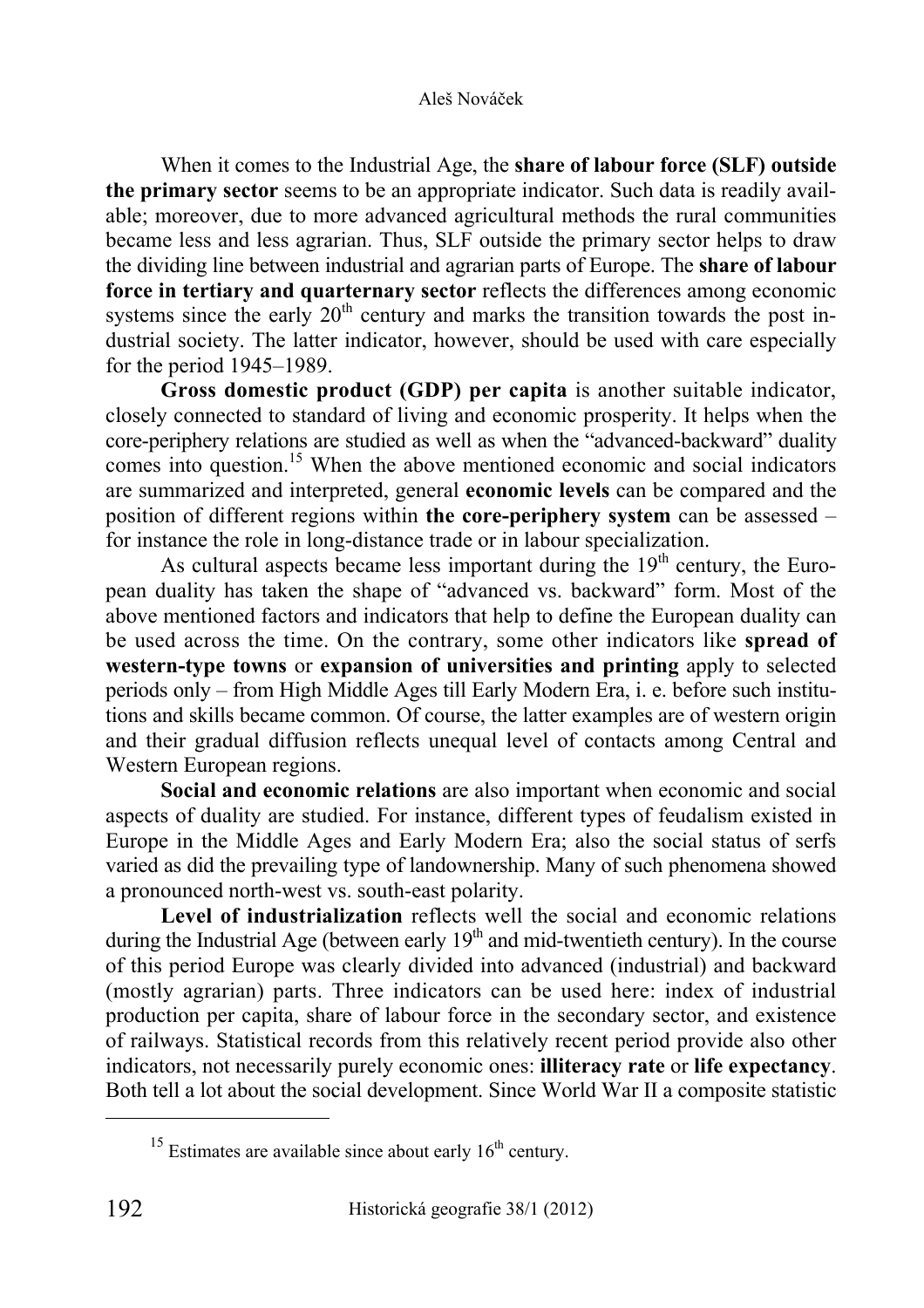called **Human Development Index**16 came to use. Many other "modern" indicators are readily available, of course, for instance the **car ownership** (number of motor vehicles per 1,000 people). The latter reflects well-being and indirectly also lifestyle – both are factors that help to detect the duality in Europe.

## **Political aspects**

 $\overline{a}$ 

The third basic aspect of duality is the political one. It shows more features of primary duality and can be examined mostly using the "soft" data and comparative studies. Compared to cultural and social-economic aspects, politics had long seemed to play a minor role in defining the European duality, at least seen from the historical perspective. This situation, however, has changed profoundly after World War II – in the following years, on the contrary, politics took the decisive role as regards duality aspects and it partly retains its importance at the present time, too.

**Degree of political organization of the society**,<sup>17</sup> the first one of selected political factors, is a sort of an exception as it rather shows the secondary type of duality. Historically, it was important especially in antiquity and Early Middle Ages when first states and state-like regions were formed: in that time a clear North-South division existed. **Political status** is another aspect to be considered and can be traced during the long period from antiquity till the present time. "Status" involves relations towards a superior power representing political core within the given region.18 Such superior European powers included: in the South the Roman Empire; in the West the Frankish Empire, the Holy Roman Empire and modern Western European powers (Great Britain, France, German Empire); in the East the Byzantine Empire, the Ottoman Empire, and Russia. The factor of political status is complemented by **power relations** and prevailing political (strategic, economic) orientation. After World War II **membership in supranational organizations** (political, economic) became highly important. Thus, Western countries were typically NATO and EU members, with strong relations with the USA. On the contrary Eastern countries were Soviet-dominated, members of Warsaw Pact and Comecon. The dividing line between the above political and economic organizations was the most important boundary in the post-war Europe.

<sup>&</sup>lt;sup>16</sup> Human development index (HDI) has been widely used in geography and economics when quality of life is to be assessed. It is a comparative measure of life expectancy, illiteracy and GDP per capita.

<sup>&</sup>lt;sup>17</sup> It roughly reflects the following hierarchy: family system – tribal system – tribal union – city state/realm with no strict internal organization – centralized and well organized state.

<sup>&</sup>lt;sup>18</sup> Political status can include the following: part of sovereign state – dependent territory – independent region.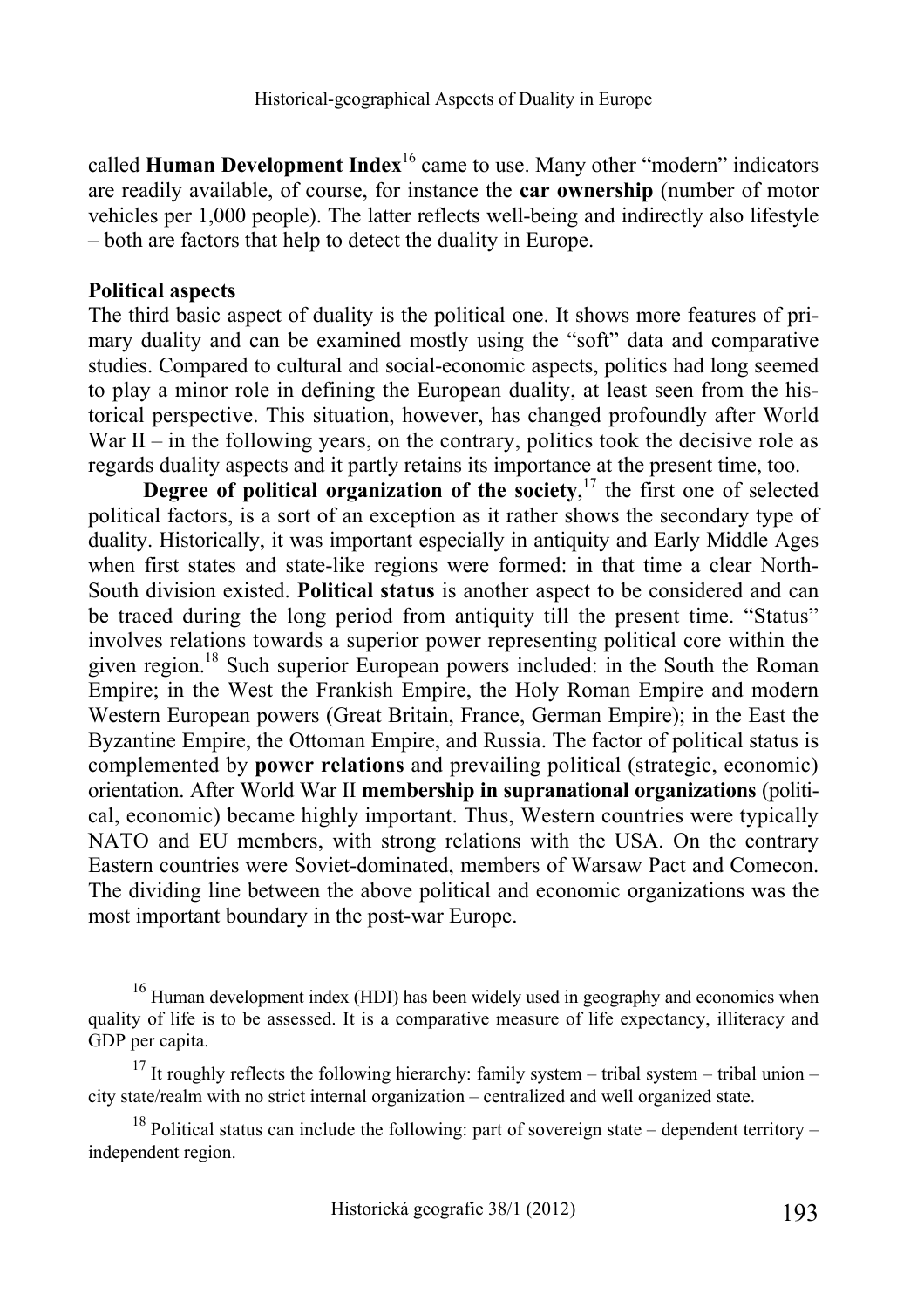A whole bunch of factors can be used when European duality is examined in the Modern Era. These include **system of government (political regime), degree of political freedom, and individual human rights**. Many other indicators and principles are often used in this context: concentration of political power and power sharing, constitutional system, stability of political system, minority policies, existence of democratic institutions, economic freedom, corruption index, etc. When these factors are taken into consideration, in most cases the European duality shows eastwest (more precisely northwest-southeast) orientation. In other words: in the course of  $20<sup>th</sup>$  century Europe was more or less divided into democratic and free West vs. autocratic and less free East.

Studies of European duality should also include the **influence of non-European powers** (Tatars, Turks) in certain parts of Europe. These invasions occurred especially in the Middle Ages and Early Modern Era, were usually limited in terms of time and resulted in "lower civilization level" in the European East. **Ideology** is another factor to be considered as it influences **political and economic character** of state. Ideology was especially important in the period 1945–1989, i. e. in the period when political aspects of duality prevailed.

## **Ethnic aspect**

The ethnic aspect – when related to duality in Europe – is the only purely supplementary one. Along with cultural and political aspects it corresponds to primary duality and it always reflects the territorial share of ethnic groups that were identified as crucial for the identity of various parts of Europe. These groups include: Hellenistic and romanized peoples (antiquity; South); Latin (Romance) and Germanic ethnic groups (up to the Industrial Age; West); and Greek and Slavic peoples (up to the Industrial Age; East).<sup>19</sup> With the emergence of modern nations a more complex categorization of ethnic groups using more attributes is needed.<sup>20</sup>

 $19$  The ethnic aspect was quite often cited by scholars who studied the East-West duality especially before 1945. In the  $19<sup>th</sup>$  century Central Europe ethnicity and nationalism were seen as key aspects of national history – this approach was adopted among others by Leopold von Ranke or František Palacký. Also some post-war scholars argued that Slavic peoples formed one of the cornerstones of European East (together with Orthodox Church). Some other, usually less populous Eastern European nations (Lithuanians, Latvians, Estonians, Hungarians, or Romanians) were often perceived as being part of "Slavic history", i. e. part of European East – though most of these nations had historically strong cultural and religious relations with the West (Romanians excluded).

<sup>&</sup>lt;sup>20</sup> For more details regarding categories and differences among ethnic groups in relation to duality in Europe see A. NOVÁČEK, Dualita Evropy (see note 1).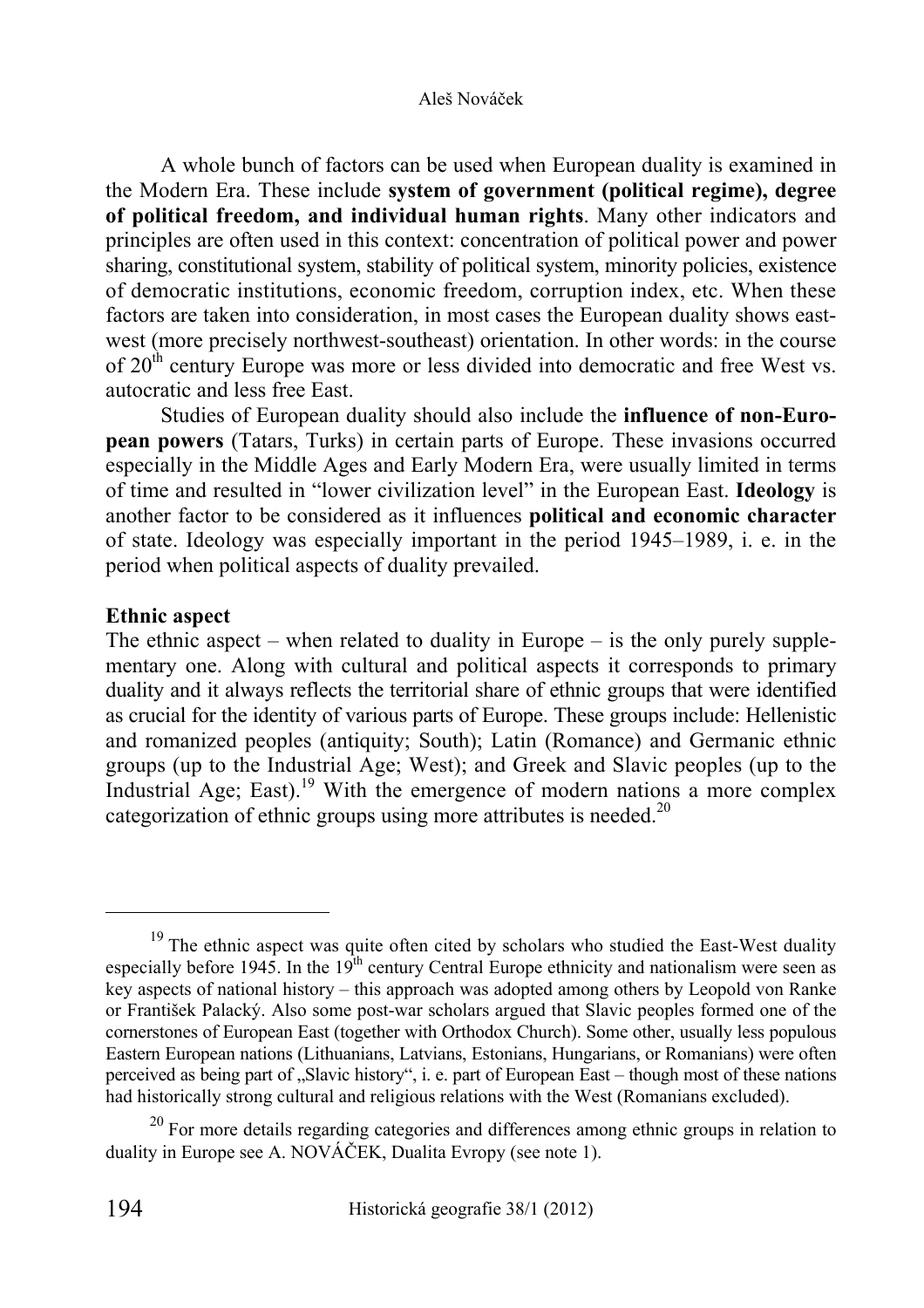### **Conclusions**

The above mentioned factors and indicators constitute detection and conceptual framework of duality. They have been structured into four historical-geographical aspects in order to study the duality in more detail, to analyze and delimit it. Among the number of results brought by this research the long-term development of duality in Europe can be summarized in two syntheses.

First, **two types of duality** have been examined. These were described as primary and secondary dualities – in praxis, though, they were always closely intertwined. The primary duality indicates relations between two self-contained and more or less equal regions, each with its own core. On the contrary, unequal relations between two regions are typical for the secondary duality: one region, featuring own core area, is more developed than the other one which is weaker or dependent. As stated above, cultural, political, and ethnic aspects rather tend to create primary dualities, while economic and social aspects often imply secondary dualities. Over the course of time the European duality more often showed elements of secondary duality. In antiquity and Early Middle Ages the North-South (secondary) duality prevailed, sometimes in an extreme form. The East-West polarization became to emerge during Early Middle Ages and was much influenced by political and religious rivalry between the Frankish Empire (later Holy Roman Empire, pope) on one side and the Byzantine Empire on the other side. East and West gradually formed two equally strong European regions featuring at first mostly primary type of duality. Roughly around the end of  $13<sup>th</sup>$  century the ratio between primary and secondary dualities had become balanced and later secondary dualities began to dominate. Among the reasons was better economic performance of the West accompanied by stagnation in the East.<sup>21</sup> Later, the long-time dominance of secondary duality was twice disrupted. In both cases this disruption occurred when Russia became (though disputed) the core area of European East. This happened first at the turn of  $18<sup>th</sup>$  and  $19<sup>th</sup>$ centuries – in that time the ratio between primary and secondary dualities was roughly balanced. Second, Russia was the dominant power in the East in between 1945 and 1989. During the latter period a specific form of primary duality prevailed.

The other synthesis aims to define the **basic evolutionary stages of European duality**. Gradual conceptual changes of duality are described with help of the four

 $21$  It is reasonable to assume that one of the key reasons why the East began to lag behind the West was the loss of the former Eastern core area (seizure of Constantinople by Crusaders in 1204); moreover the East remained vulnerable to attacks from Asia. The advance of Asian nations (Turks, Tatars) turned the Eastern Europe into chaos and isolation and unstable circumstances prevailed, especially at the Balkan Peninsula, until the  $19<sup>th</sup>$  century. Slow social and economic progress, adoption of ..oriental manners, general passivity and despotic rule were among the consequences.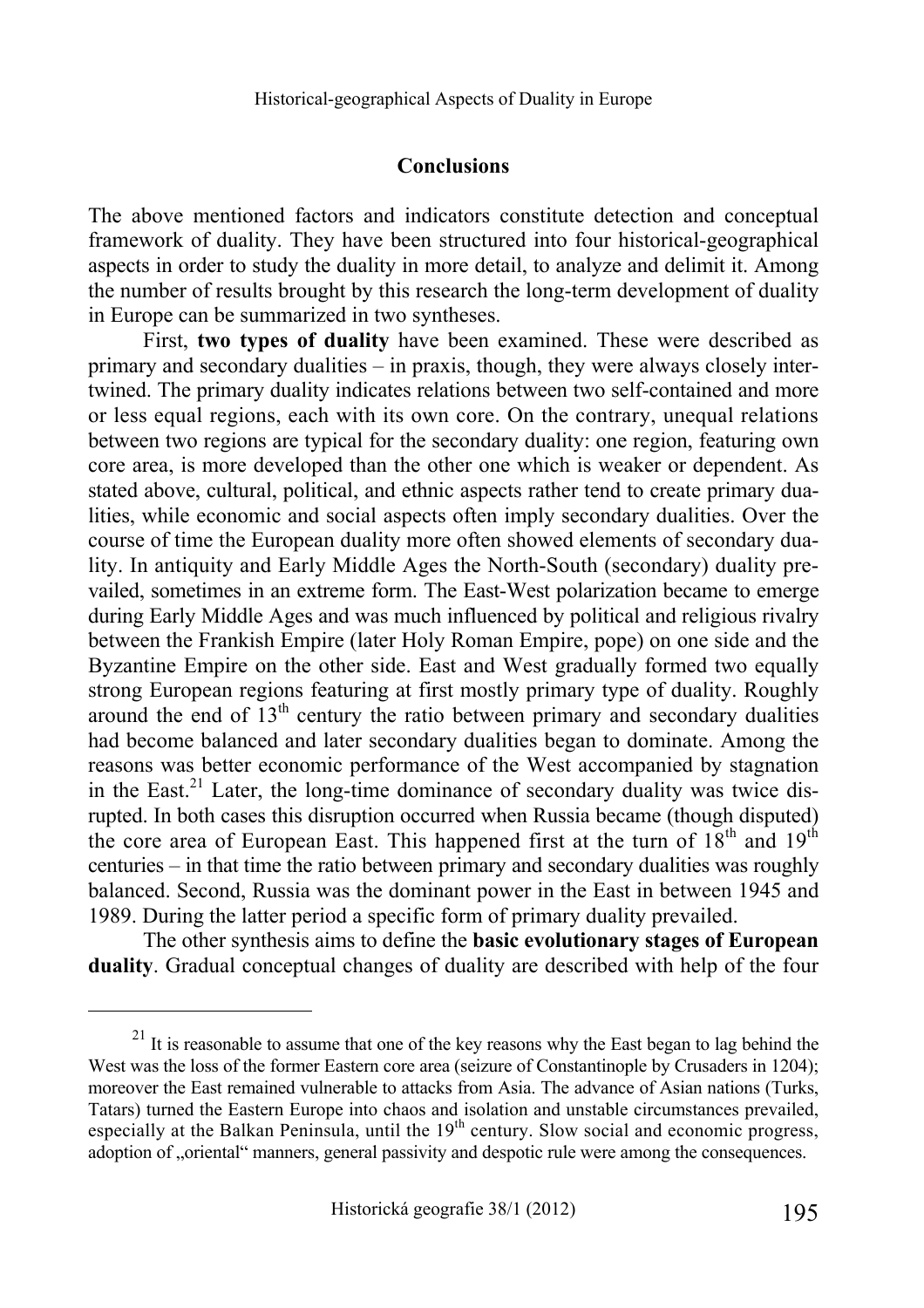basic aspects and can be understood as a gradual shift from the antiquity (when cultural aspects dominated) towards the Modern Era (when economic and social aspects prevail).<sup>22</sup> This periodization, however, also takes into account other facets. The periods differ from each other in orientation, prevailing type of duality, position of the core as well as in other features.<sup>23</sup> Thus, at first the whole European history since antiquity can be divided into two long phases that differ in prevailing orientation of duality.

The first phase is dominated by North-South duality that lasted from about 500 BC till the Early Middle Ages (symbolically till  $800$   $AD^{24}$ ). It was a specific type of secondary duality based mainly on different cultural aspects. To put it in a simple way, Europe was divided into "more civilized" South and "barbarian" North. Natural conditions, especially more favourable climate in the Mediterranean, played an important role in this division. Only the South had its own core area and thus could be understood as a compact region. In this respect, no major changes occurred during the whole period.

On the contrary, the East-West duality was typical for the second phase which can be further divided into four or five shorter periods. The first period lasted from the symbolic year 800 until mid-thirteenth century. During this time the European space (under the rule of Christian powers) was divided into two subregions that differed from each other in cultural aspects, especially in religion. Both subregions were approximately equally strong, equally developed, with own core areas  $-$  i. e. mutual relations corresponded to primary type of duality. The second period lasted since the  $13<sup>th</sup>$  century until the  $17<sup>th</sup>$  century and both cultural and social-economic aspects contributed to the duality; the latter became eventually dominant. The East lacked a core area, lagged behind the West and became more and more vulnerable to alien (Asian) influences. Thus, Europe was divided into more advanced West and backward East – a sort of secondary duality. The third period was a relatively short one and covered the  $18<sup>th</sup>$  century plus the first half of the  $19<sup>th</sup>$  century. The differences between West and East did not increase any more; Russia became a strong empire and created a partial counterbalance to Western powers.<sup>25</sup> The last, fourth

 $22$  See Table 2.

 $23$  See Table 3.

 $24$  Charlemagne's imperial coronation in 800 is widely considered to mark the establishing of European West.

 $25$ , Counterbalance" in the power and cultural sense rather than in economic sense. In this period a new identity emerged in the East that consisted of imported Western ideas and patterns; these patterns were incorporated into Eastern traditions, often influenced from Asia. Social and economic conditions remained poor, however.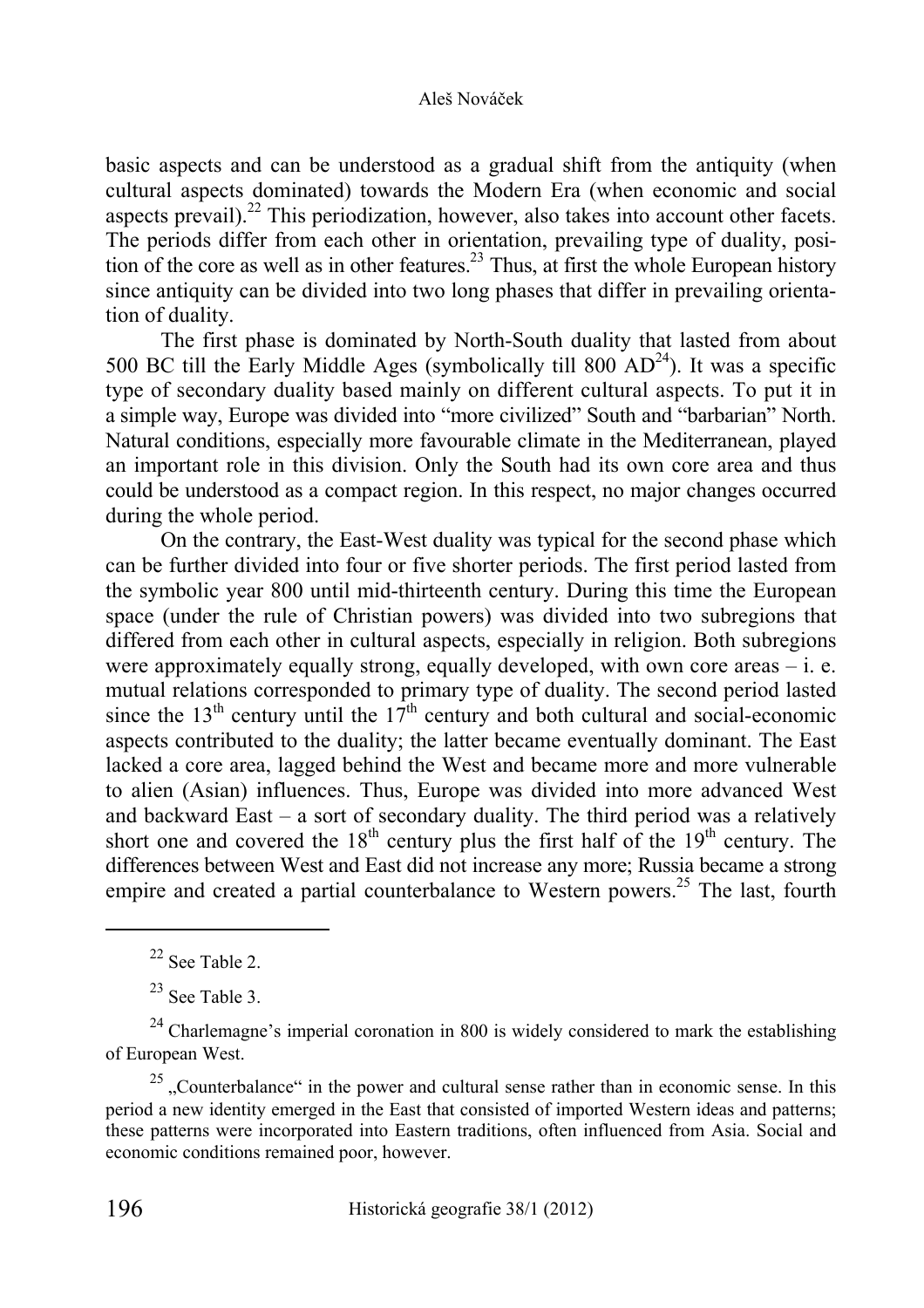period began in mid-nineteenth century and in a sense lasts till the present time; the duality has been much defined by different economic and social aspects that divide Europe into developed and less developed parts.<sup>26</sup> The secondary character of duality is intensified by the fact that only West possesses a core area and its influence spreads far towards the East. The time between 1945 and 1989 shows some special characteristics and it is sometimes understood as a separate period of East-West duality. Two clearly defined political pacts, internally homogeneous with own core areas, were typical for this post-war period. $27$ 

This research – including the above mentioned historical-geographical aspects of duality in Europe – shows that the perception of Europe as a space that has been historically divided into two parts has sound foundations. Surely, the presented conclusions should not be understood as the only possible ones or non-debatable. On the other hand they are based on systematic and extended analyses and include exact argumentation which places them far beyond a pure conceptual speculation.

| Aspects and factors or corresponding indicators | <b>Time cross-sections</b> |                      |         |  |  |
|-------------------------------------------------|----------------------------|----------------------|---------|--|--|
|                                                 | $5 - 2.$<br>cent. BC       | $1, -4.$<br>cent. AD | ca. 800 |  |  |
| Cultural                                        |                            |                      |         |  |  |
| - cultural standards (artefacts, monuments)     |                            |                      |         |  |  |
| - degree of cultural influence (Greek, Roman)   |                            | X                    | x       |  |  |
| - religion                                      |                            |                      |         |  |  |

| Table 1. Factors and Indicators of Duality in Europe. <sup>28</sup> |
|---------------------------------------------------------------------|
| $\bullet$ Antiquity and the Middle Ages (North-South duality)       |

 $27$  Table 3 summarizes the stages of European duality.

 $^{28}$  Explanations to Table 1:

 $\overline{a}$ 

– Numbers (related factors and indicators) show the approximate importance for calculations of the summarized value. For methodical details see A. NOVÁČEK, Dualita (see note 1).

<sup>26</sup> In this sense West and East are synonymous to "advanced" and "backward".

<sup>–</sup> Numbers (related to aspects) indicate the importance for definition and delimitation of duality in respective time cross-section. Bold characters indicate chief aspects; underlined characters indicate so-called important secondary aspects, standard characters indicate other secondary aspects. For details see Table 2.

<sup>–</sup> Hyphen (–) means that the respective factor (indicator) was not used for the given time crosssection. On the contrary, "x" means that the respective factor (indicator) was used (in early periods when indicators were not hierarchized).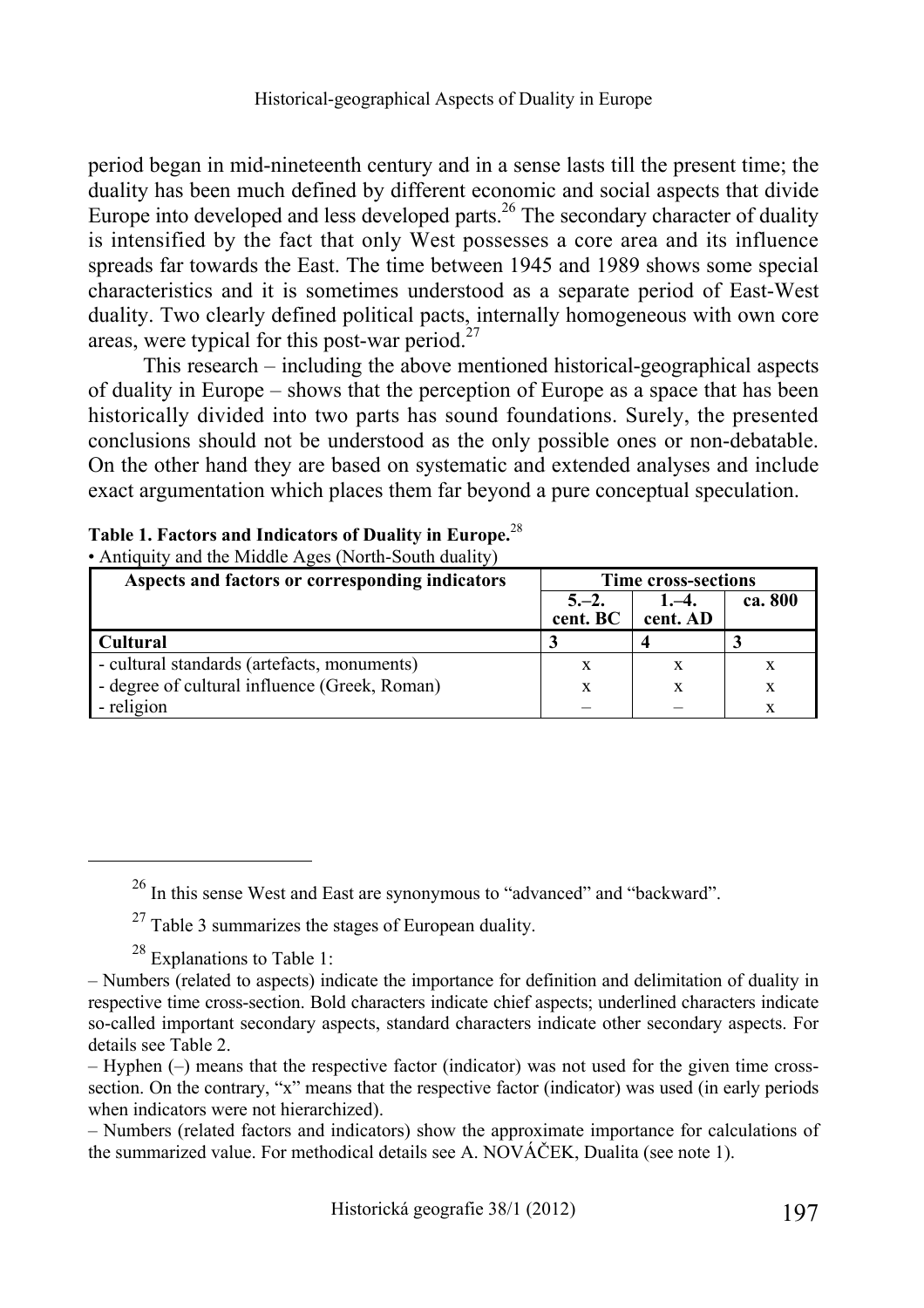| <b>Economic and social</b>                              |   |  |
|---------------------------------------------------------|---|--|
| - population density                                    |   |  |
| - urbanization – the role of cities                     |   |  |
| - economic level, position in the core-periphery system | X |  |
| Political                                               |   |  |
| - degree of political organization of the society       |   |  |
| - political status (related to)                         |   |  |
| Ethnic                                                  |   |  |
| - share of Hellenistic and romanized peoples            |   |  |

## • Pre-Industrial Age (East-West duality)

| Aspects and factors or corresponding indicators              | <b>Time cross-sections</b> |                                      |                    |              |              |                          |
|--------------------------------------------------------------|----------------------------|--------------------------------------|--------------------|--------------|--------------|--------------------------|
|                                                              | ca.<br>800                 | $\overline{11}^{\text{th}}$<br>cent. | ca.<br><b>1300</b> | ca.<br>1500  | ca.<br>1600  | mid-<br>18 <sup>th</sup> |
|                                                              |                            |                                      |                    |              |              | cent.                    |
| <b>Cultural</b>                                              | $\overline{\mathbf{3}}$    | $\overline{\mathbf{4}}$              | 3,5                | $\mathbf{3}$ | 2,5          | $\overline{2}$           |
| - cultural standards (artefacts, monuments)                  |                            | $\mathbf X$                          | $\mathbf{X}$       | $\mathbf{X}$ | X            | $\mathbf{X}$             |
| - degree of cult. influence (Western vs. Eastern)            | X                          | X                                    | X                  | X            | X            | X                        |
| - religion – rites                                           | X                          | X                                    | X                  | X            | X            | $\mathbf{X}$             |
| - degree of Oriental influence                               |                            |                                      |                    | $\mathbf X$  | $\mathbf X$  | X                        |
| <b>Economic and social</b>                                   |                            | $\overline{2}$                       | $\overline{3}$     | $\mathbf{3}$ | 3,5          | $\overline{\mathbf{4}}$  |
| - population density                                         | $\mathbf X$                | X                                    | X                  | $\mathbf X$  | $\mathbf{X}$ | X                        |
| - urbanization – the role of cities, share of crafts         | $\mathbf{X}$               | X                                    | X                  | X            | $\mathbf{X}$ | $\mathbf{x}$             |
| and commerce                                                 |                            |                                      |                    |              |              |                          |
| - spread of western-type cities (city rights)                |                            |                                      | X                  | X            |              |                          |
| - econ. level, position in core-periphery system             | $\mathbf{X}$               | X                                    | X                  | X            | X            | $\mathbf{X}$             |
| - type of feudal system, dominance of western-type           |                            |                                      |                    |              |              |                          |
| feudalism, status of serfs $\rightarrow$ social and economic |                            | X                                    | X                  | X            | $\mathbf{X}$ | X                        |
| relations (or prevailing type of landownership)              |                            |                                      |                    |              |              |                          |
| - GDP per capita                                             |                            |                                      |                    | $\mathbf{X}$ | $\mathbf{x}$ | $\mathbf{X}$             |
| - spread of universities and printing                        |                            |                                      |                    | X            | X            |                          |
| - prevailing family form                                     |                            |                                      |                    |              | $\mathbf X$  | X                        |
| <b>Political</b>                                             | 1                          | 1                                    | $\mathbf{1}$       | $\mathbf{1}$ | $\mathbf{1}$ | $\mathbf{1}$             |
| - political status (related to)                              | $\mathbf X$                | X                                    | X                  | $\mathbf X$  | $\mathbf{X}$ | $\mathbf{x}$             |
| - power relations, dominant political orientation            |                            |                                      | X                  | X            | $\mathbf X$  | $\mathbf X$              |
| - areas invaded by non-European nations (Tatars,             |                            |                                      | X                  | X            | X            |                          |
| Turks)                                                       |                            |                                      |                    |              |              |                          |
| - system of government / political regime                    |                            |                                      |                    |              |              | X                        |
| <b>Ethnic</b>                                                | $\mathbf{1}$               | $\mathbf{1}$                         | $\mathbf{1}$       | $\mathbf{1}$ | $\mathbf{1}$ | $\mathbf{1}$             |
| - share of Latin+ Germanic vs. Hellenistic+                  | $\mathbf X$                | X                                    | $\mathbf X$        | $\mathbf X$  | $\mathbf X$  | $\mathbf X$              |
| Slavic etc. peoples                                          |                            |                                      |                    |              |              |                          |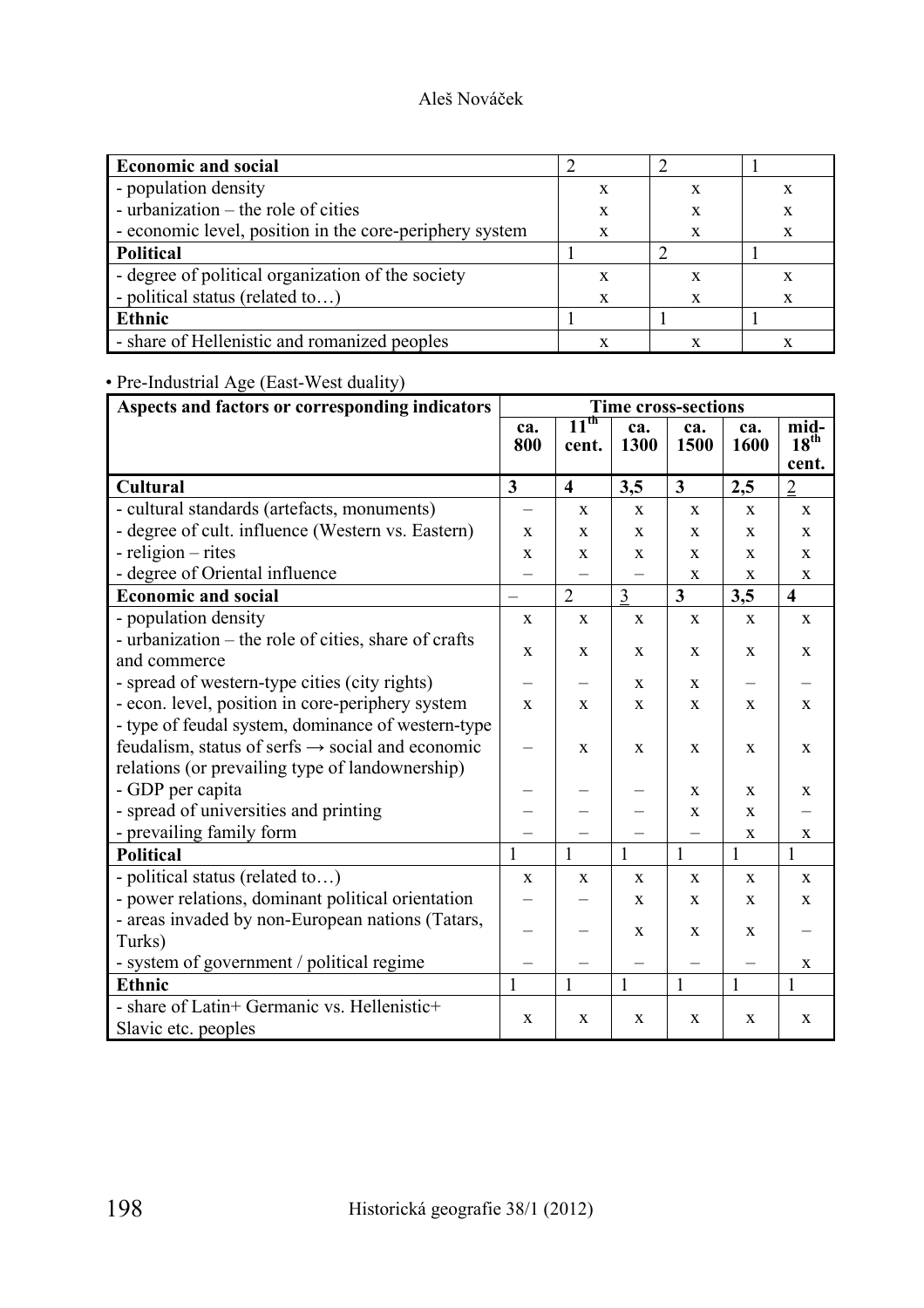| Aspects and factors or corresponding indicators                            |                         | <b>Time cross-sections</b> |                |                         |  |  |  |
|----------------------------------------------------------------------------|-------------------------|----------------------------|----------------|-------------------------|--|--|--|
|                                                                            | 1815/                   | 1870/                      | 1910/          | ca.                     |  |  |  |
|                                                                            | 1820                    | 1871                       | 1914           | 1930                    |  |  |  |
| <b>Cultural</b>                                                            | $\overline{2}$          | 2,5                        | $\overline{2}$ | $\overline{2}$          |  |  |  |
| - cultural standards; prevailing modern / western culture,                 |                         | $\mathfrak{D}$             | $\mathfrak{D}$ | $\mathfrak{D}$          |  |  |  |
| artistic trends; "western thinking"                                        |                         |                            |                |                         |  |  |  |
| - religion – rites                                                         |                         |                            |                |                         |  |  |  |
| - prevailing family form <sup>29</sup>                                     |                         |                            |                |                         |  |  |  |
| <b>Economic and social</b>                                                 | $\overline{\mathbf{4}}$ | 5                          | 5              | $\overline{\mathbf{4}}$ |  |  |  |
| - population density                                                       | (1)                     | 0,5                        | 0,5            | 0,5                     |  |  |  |
| - urbanization level                                                       | (1)                     | 1                          | 1              |                         |  |  |  |
| - economic level, position in the core-periphery system <sup>30</sup>      | 3                       |                            |                |                         |  |  |  |
| - social and economic relations, status of serfs (or prev. type            | $\overline{2}$          |                            |                |                         |  |  |  |
| of landownership)                                                          |                         |                            |                |                         |  |  |  |
| - GDP per capita                                                           | (1)                     |                            |                |                         |  |  |  |
| - prevailing family form                                                   | $\mathbf{I}$            |                            |                |                         |  |  |  |
| - share of labour force outside the primary sector                         | (1)                     | 1                          |                |                         |  |  |  |
| - level of industrialization (three indicators <sup>31</sup> )             |                         | $\overline{2}$             | $\overline{2}$ | $\overline{2}$          |  |  |  |
| - illiteracy rate                                                          |                         |                            |                |                         |  |  |  |
| - life expectancy                                                          |                         |                            |                |                         |  |  |  |
| <b>Political</b>                                                           | 1,5                     | 1,5                        | $\overline{2}$ | $\overline{2}$          |  |  |  |
| - political status (related to), power relations, dominant                 | $2^{32}$                |                            |                |                         |  |  |  |
| political orientation                                                      |                         |                            |                |                         |  |  |  |
| - system of government / political regime, degree of freedom               |                         | 1                          | 1              |                         |  |  |  |
| and individual human rights                                                |                         |                            |                |                         |  |  |  |
| <b>Ethnic</b>                                                              | 1                       | $\overline{2}$             | $\overline{2}$ | $\overline{2}$          |  |  |  |
| - share of Latin+ Germ. vs. Hellenistic+ Slavic etc. peoples <sup>33</sup> |                         |                            |                |                         |  |  |  |

• Industrial Age (East-West duality)

<sup>&</sup>lt;sup>29</sup> Dominant family form belonged earlier among the economic and social aspects. In modern times it is rather considered part of cultural aspects. Commencing 1870/1871, the economic and social aspects are understood more in the sense of economic and social well-being – in this respect, however, family forms are no longer important.

<sup>&</sup>lt;sup>30</sup> Indirectly derived from indicators given in parentheses: population density, GDP per capita, urbanization, share of labour force outside the primary sector. All indicators have equal importance.

<sup>&</sup>lt;sup>31</sup> Index of industrial production per capita, share of labour force in the secondary sector, existence of railway lines (with respect to population and area).

 $32$  The past status towards Napoleonic France / areas affected by Napoleonic Wars was taken into consideration, too.

 $33$  Ethnic groups are sequenced roughly by approximate East-West identity, i. e. by language, religion, culture, origin of nation (all with equal importance).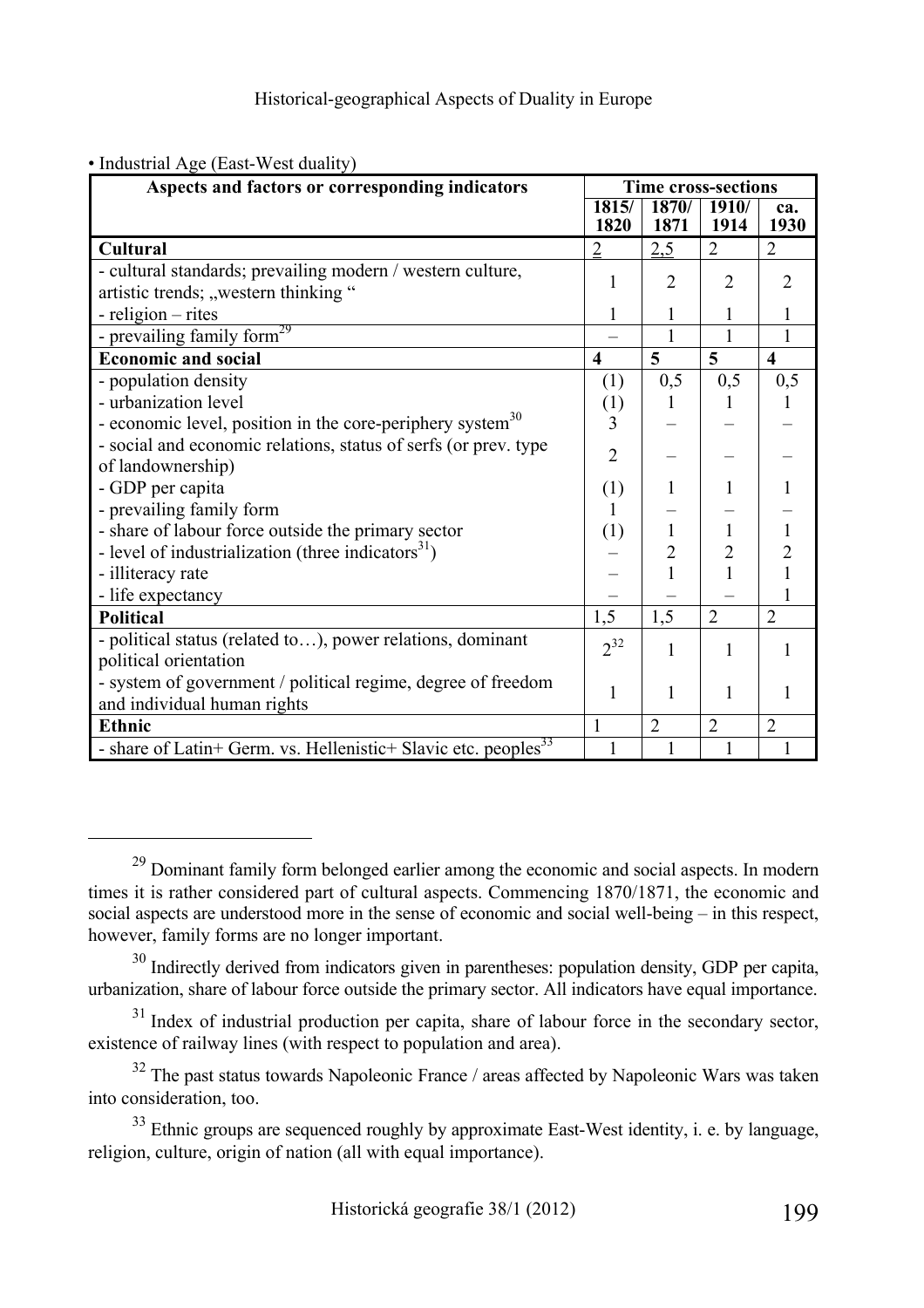|  |  |  | • Post-War period (East-West duality) |  |
|--|--|--|---------------------------------------|--|
|--|--|--|---------------------------------------|--|

| Aspects and factors or corresponding indicators                                                                            | <b>Time cross-sections</b> |                |  |
|----------------------------------------------------------------------------------------------------------------------------|----------------------------|----------------|--|
|                                                                                                                            | 1970/<br>1980              | present        |  |
| Cultural                                                                                                                   |                            |                |  |
| - cultural standards; prevailing modern / western culture, artistic trends;<br>"western thinking"                          |                            |                |  |
| <b>Economic and social</b>                                                                                                 | 4                          | 5              |  |
| - share of labour force in the primary sector                                                                              | 0,5                        | 0,5            |  |
| - share of labour force in tertiary and quarternary sector                                                                 | 0,5                        | 0,5            |  |
| - Human Development Index (three equally important indicators: GDP<br>per capita, illiteracy rate, life expectancy)        | $\mathfrak{D}$             | $\mathfrak{D}$ |  |
| - number of motor vehicles per 1,000 people                                                                                |                            |                |  |
| <b>Political</b>                                                                                                           | 5                          | 2,5            |  |
| - political (and economic) orientation and integration                                                                     | っ                          |                |  |
| - political regime, degree of freedom and individual human rights $\rightarrow$<br>index of democracy and economic freedom |                            |                |  |
| - political-economic character / ideology                                                                                  |                            |                |  |
| <b>Ethnic</b>                                                                                                              |                            |                |  |
| - share of ethnic group at given territory <sup>34</sup>                                                                   |                            |                |  |

Source: author's own suggestion.

<sup>34</sup> See previous note.

<sup>35</sup> Explanations to Table 2:

 $-$  Aspects: A = cultural, B = economic and social, C = political, D = ethnical.

– Numbers (0 to 6) indicate the importance of each aspect for definition and delimitation of duality in given time cross-section:  $0 = no$  importance (equals "–" in the Table; in such case the aspect was not used),  $1 =$  low importance,  $2 =$  moderate importance,  $3 =$  moderate to high importance,  $4 =$  high importance,  $5 =$  decisive importance,  $6 =$  total importance (theoretical value – in such a case no other aspects would be taken into consideration). Use of bold characters indicates chief aspects; underlined characters indicate so-called important secondary aspects, standard characters indicate other secondary aspects.

 $-$  Capital letters in the upper section of Table 2 indicate the prevailing scheme of duality.  $S =$  South,  $N =$  North,  $W =$  West,  $E =$  East. No parenthesis means that the respective relation is an equal one, i. e. primary type of duality exists. In case of unequal relations, the weaker regions are given in parentheses, i. e. secondary type of duality exists. Question mark indicates cases when elements of primary and secondary dualities were roughly balanced.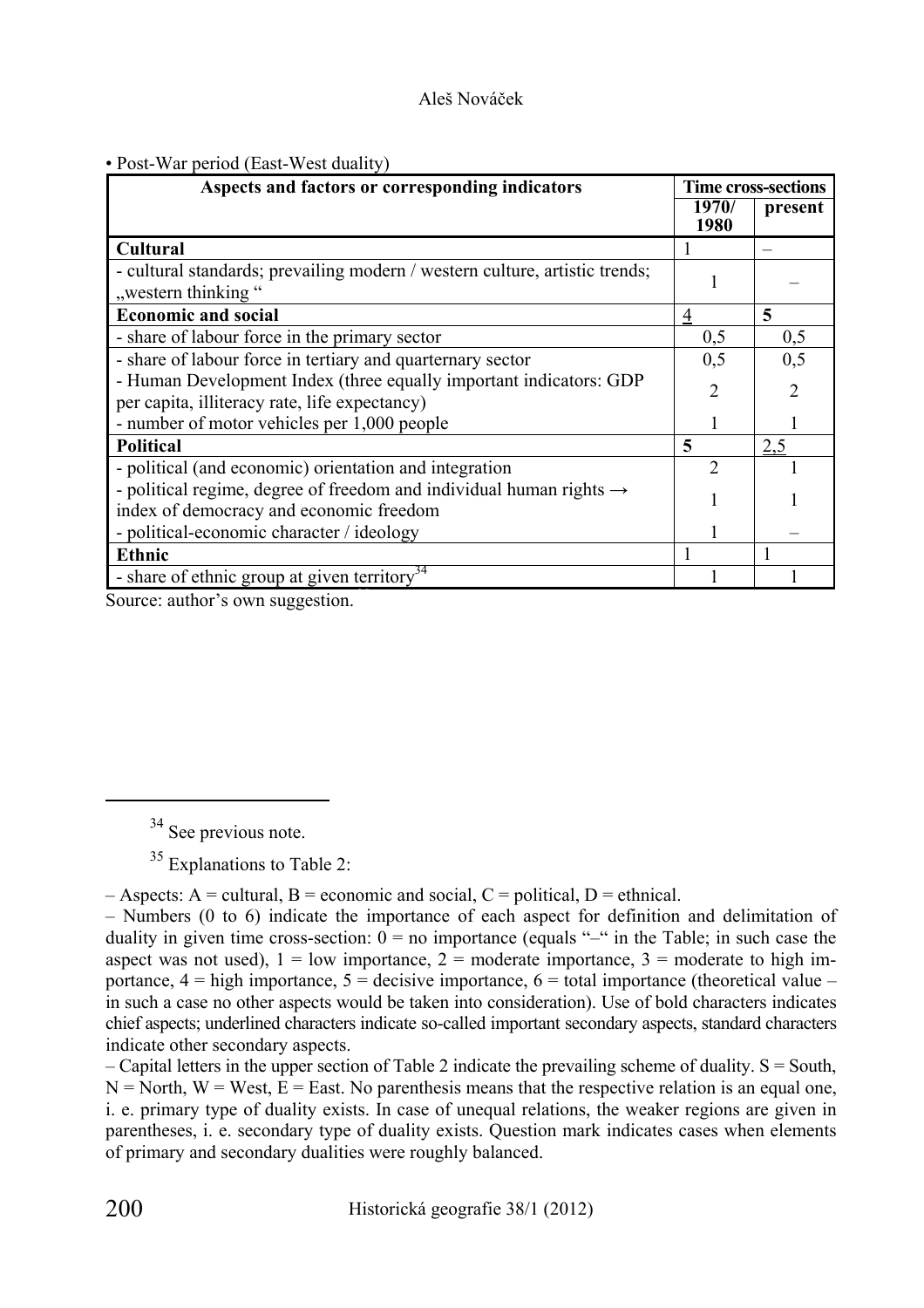|                | Time selections and schematization of the predominant duality |                                |                            |                           |                              |                                              |                                    |                                |                                          |                      |                                      |                         |                                      |            |
|----------------|---------------------------------------------------------------|--------------------------------|----------------------------|---------------------------|------------------------------|----------------------------------------------|------------------------------------|--------------------------------|------------------------------------------|----------------------|--------------------------------------|-------------------------|--------------------------------------|------------|
| <b>Aspects</b> | 2 <sup>nd</sup><br>≊<br>cent.<br>$\epsilon$                   | €<br>cent.<br>$\sum_{i=1}^{n}$ | $\mathbf{800}^{36}$<br>ca. | cent.<br>$11^{\text{th}}$ | 1300<br>$\mathbf{\tilde{z}}$ | 500<br>$\blacksquare$<br>$\ddot{\mathbf{a}}$ | <b>1600</b><br>$\ddot{\mathbf{a}}$ | $18^{\rm th}$<br>cent.<br>mid- | 5/1820<br>81<br>$\overline{\phantom{0}}$ | 1870/1871            | 910/1914<br>$\overline{\phantom{0}}$ | 1930<br>$c\mathbf{a}$ . | 970/1980<br>$\overline{\phantom{0}}$ | present    |
|                | $S-$<br>'N)                                                   | $S-$<br>N)                     | $S-N$<br>$W-E$             | W-<br>E                   | $\overline{W}$<br>E)         | $\overline{W}$<br>$\left( \mathrm{E}\right)$ | W–<br>$\rm(E)$                     | $\overline{W}$<br>E?           | $\overline{W}$<br>E                      | $\overline{W}$<br>E? | $\overline{W}$<br>(E)                | $\overline{W}$<br>E)    | $\overline{W}$<br>E                  | $W-$<br>E) |
| $\mathbf A$    | 3                                                             | $\overline{\mathbf{4}}$        | $AI=3$<br>$AII=3$          | $\overline{\mathbf{4}}$   | 3,5                          | 3                                            | 2,5                                | $\overline{2}$                 | $\overline{2}$                           | 2,5                  | $\overline{2}$                       | $\overline{2}$          |                                      |            |
| B              | $\overline{2}$                                                | $\overline{2}$                 | $BI=1$                     | $\overline{2}$            | $\overline{3}$               | 3                                            | 3,5                                | $\overline{\mathbf{4}}$        | 4                                        | 5                    | 5                                    | 4                       | $\overline{4}$                       | 5          |
|                |                                                               | $\overline{2}$                 | $CI=1$<br>$CII=1$          |                           |                              |                                              |                                    |                                | 1,5                                      | 1,5                  | $\overline{2}$                       | $\overline{2}$          | 5                                    | 2,5        |
| D              |                                                               |                                | $DI=1$<br>$DII=1$          |                           |                              |                                              |                                    |                                |                                          | $\overline{2}$       | $\overline{2}$                       | $\overline{2}$          |                                      |            |

**Table 2. Hierarchization and Importance of Aspects Determining the Duality in Europe.**<sup>35</sup>

Source: author's own suggestion.

**Table 3. Evolutionary Stages of European Duality.**<sup>37</sup>

| <b>Stage</b> |                  | Time scope                                                                            | Character<br>of the<br>duality | <b>Position of</b><br>the core<br>area | Main aspects of the<br>delimitation of the duality and<br>its conception |
|--------------|------------------|---------------------------------------------------------------------------------------|--------------------------------|----------------------------------------|--------------------------------------------------------------------------|
| I.           |                  | $1st$ half of the $1st$<br>millennium $BC -$<br>800 AD                                | $S - (N)$                      | S                                      | A: "civilized" South – "barbarian"<br>North                              |
| II.          | 1.               | $800$ – early 13 <sup>th</sup> cent.                                                  | $W - E$                        | W, E                                   | A: Western – Eastern cultural<br>scope                                   |
|              | 2.               | $13^{th}$ cent. $-17^{th}$ cent.                                                      | $W - (E)$                      | W                                      | A, B: more developed/Western<br>vs. backward /Eastern cultural<br>scope  |
|              | 3.               | $\frac{18^{\text{th}} \text{ cent.}}{}$<br>mid- $19th$ cent.                          | $W - E?$                       | W, part.<br>also E                     | B: developed West – backward<br>East                                     |
|              | $\overline{4}$ . | $2nd$ half of 19 <sup>th</sup> cent.-<br>$1st$ half of $20th$ cent.<br>and after 1989 | $W - (E)$                      | W                                      | B: developed West – backward<br>East                                     |
|              | x4               | 1945-1989                                                                             | $W - E$                        | W, E                                   | $C: Western - Eastern$                                                   |

Source: author's own suggestion.

<sup>36</sup> The year 800 symbolizes an important change as regards duality definition. North-South and East-West dualities were approximately equally important. AI, CI, and DI indicate importance for the North-South duality; AII, CII, and DII indicate importance for the East-West duality.

 $37$  See note 35.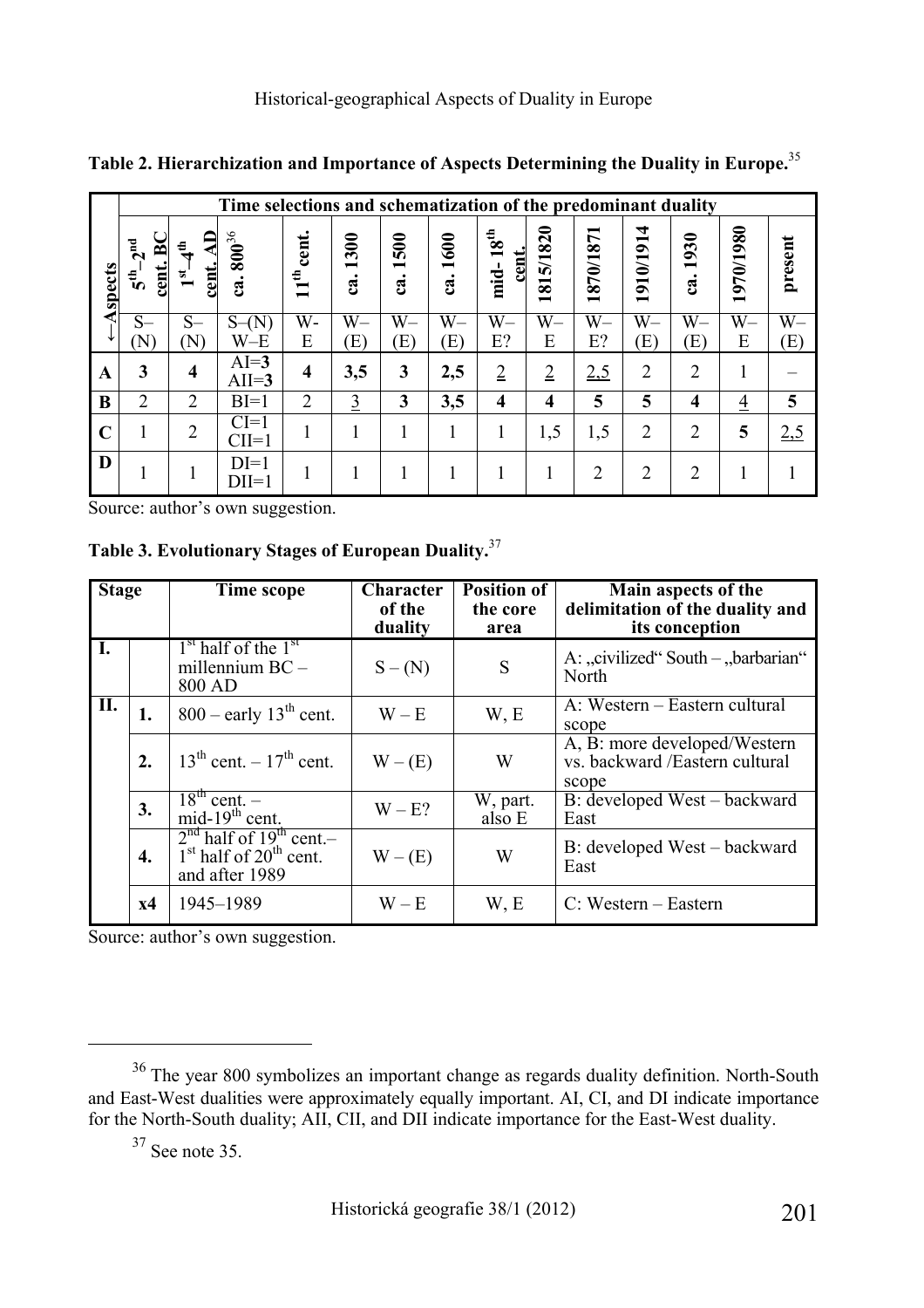

Fig. no. 1. European duality in mid-eighteenth century. – Source: author's own suggestion. Historical boundaries according to Daniel GURŇÁK, Dejepisný atlas Štáty v premenách storočí [States in the course of centuries, Historical Atlas], Bratislava 2004.

Legend:

- $\sqrt[n]{ }$  historical boundaries (selection)
	- present-day boundaries
	- $\therefore$  main duality boundary
		- West (in the cultural sense); dark blue: the most developed western core area
		- East (in the cultural sense)
		- Orient, i. e. non-European / Islamic civilization; pale green is used for non-European areas
	- $\mathbb{N}$  strong Western influence in non-Western regions
		- strong Eastern influence in non-Eastern regions
	- strong Oriental influence on the European territory
	- economic and socially backward / less developed European regions; the more dense raster the least developed regions

202 Historická geografie 38/1 (2012)